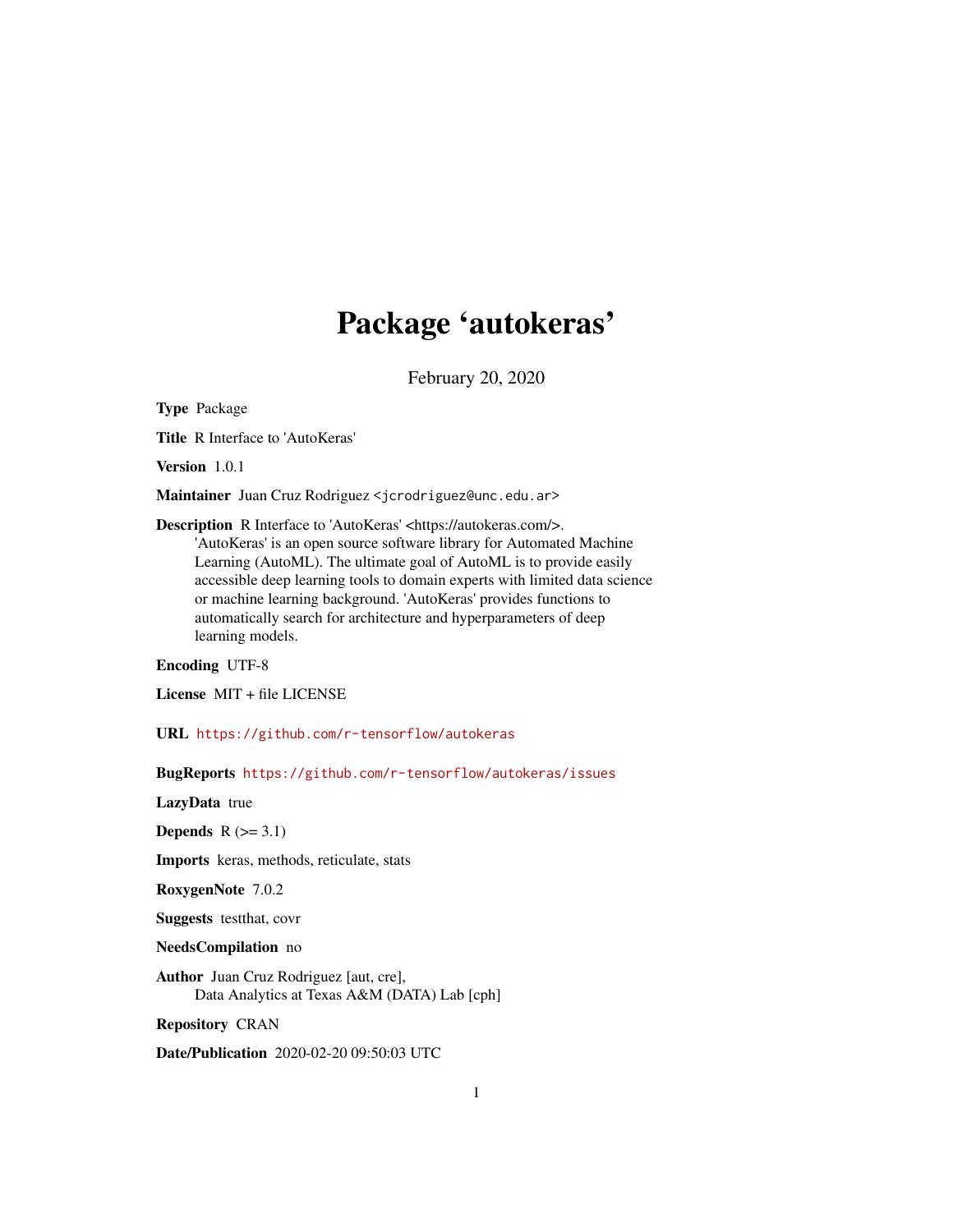# <span id="page-1-0"></span>R topics documented:

| Index |  |
|-------|--|
|       |  |
|       |  |
|       |  |
|       |  |
|       |  |
|       |  |
|       |  |
|       |  |
|       |  |
|       |  |
|       |  |
|       |  |
|       |  |
|       |  |
|       |  |

autokeras-package *R Interface to AutoKeras*

# Description

[AutoKeras](https://autokeras.com/) is an open source software library for automated machine learning (AutoML). It is developed by [DATA Lab](http://faculty.cs.tamu.edu/xiahu/index.html) at Texas A&M University and community contributors. The ultimate goal of AutoML is to provide easily accessible deep learning tools to domain experts with limited data science or machine learning background. AutoKeras provides functions to automatically search for architecture and hyperparameters of deep learning models.

#### Author(s)

Maintainer: Juan Cruz Rodriguez <jcrodriguez@unc.edu.ar>

Other contributors:

• Data Analytics at Texas A&M (DATA) Lab [copyright holder]

# See Also

Useful links:

- <https://github.com/r-tensorflow/autokeras>
- Report bugs at <https://github.com/r-tensorflow/autokeras/issues>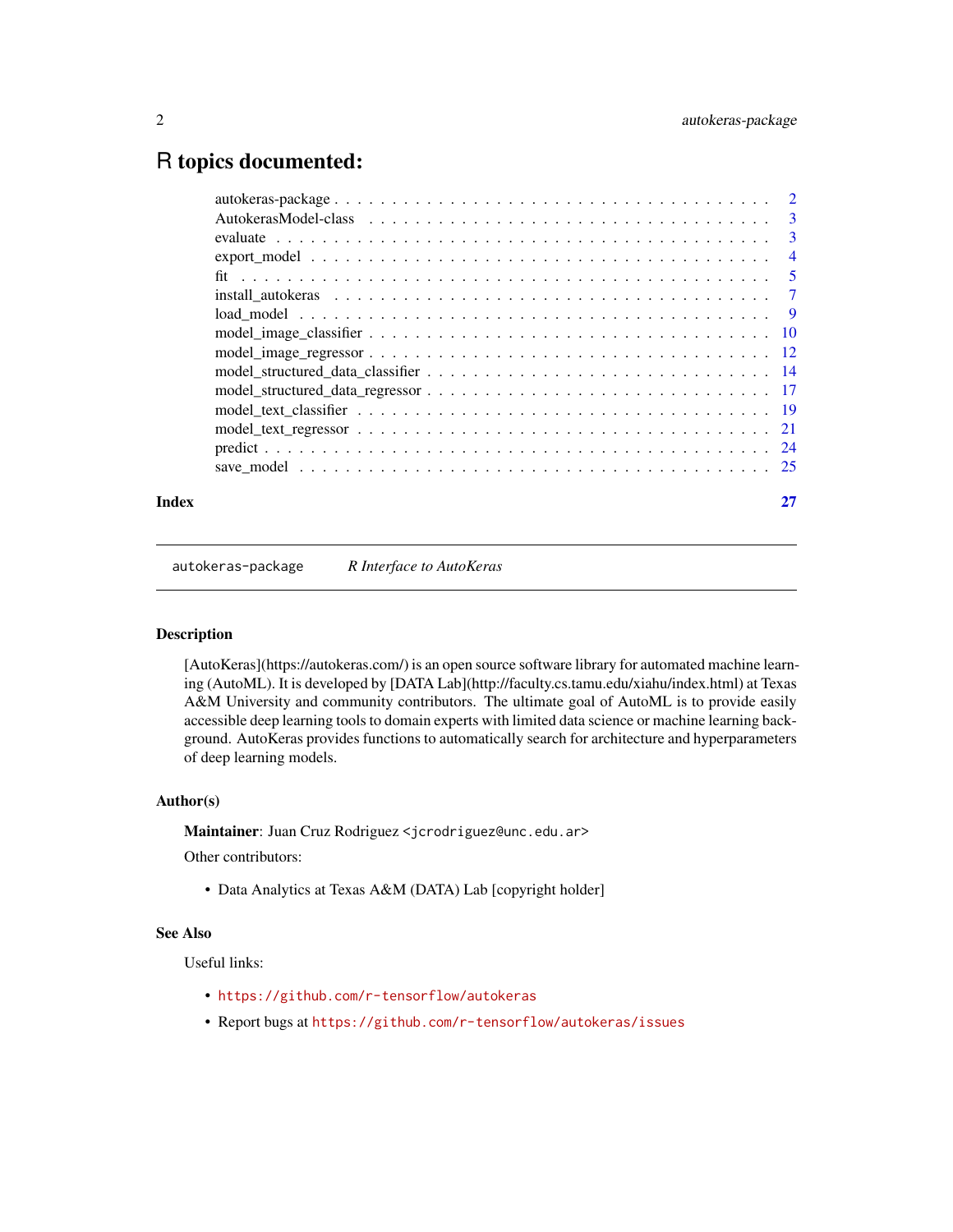<span id="page-2-0"></span>AutokerasModel-class *Autokeras Model Class Representation*

# Description

Autokeras Model Class Representation

evaluate *Evaluate a Model*

#### Description

Evaluate the best model for the given data.

#### Usage

```
## S3 method for class 'AutokerasModel'
evaluate(object, x_test, y_test = NULL, batch_size = 32, ...)
```
# Arguments

| object     | : A trained AutokerasModel instance.                                                                                                                                  |
|------------|-----------------------------------------------------------------------------------------------------------------------------------------------------------------------|
| x_test     | : Any allowed types according to the input node. Testing data. Check corre-<br>sponding AutokerasModel help to note how it should be provided.                        |
| y_test     | : Any allowed types according to the input node. Testing data. Check corre-<br>sponding AutokerasModel help to note how it should be provided. Defaults to<br>'NULL'. |
| batch size | : numeric. Defaults to '32'.                                                                                                                                          |
| $\ddotsc$  | : Unused.                                                                                                                                                             |

#### Value

numeric test loss (if the model has a single output and no metrics) or list of scalars (if the model has multiple outputs and/or metrics). The attribute model\$metrics\_names will give you the display labels for the scalar outputs.

# Examples

```
## Not run:
library("keras")
```

```
# use the MNIST dataset as an example
mnist <- dataset_mnist()
c(x_train, y_train) %<-% mnist$train
c(x_test, y_test) %<-% mnist$test
```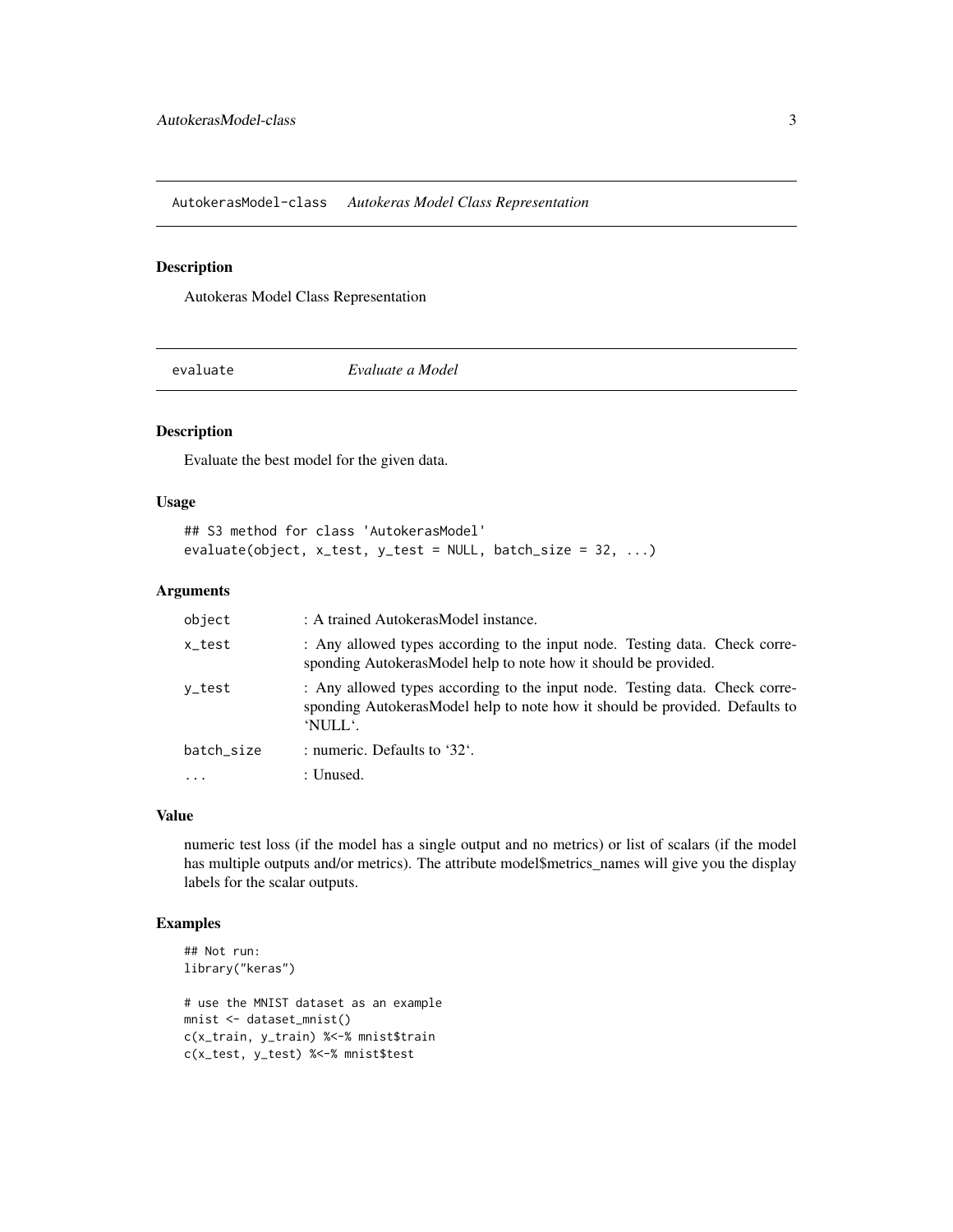```
library("autokeras")
```

```
# Initialize the image classifier
clf <- model_image_classifier(max_trials = 10) %>% # It tries 10 different models
 fit(x_train, y_train) # Feed the image classifier with training data
# Predict with the best model
(predicted_y <- clf %>% predict(x_test))
# Evaluate the best model with testing data
clf %>% evaluate(x_test, y_test)
# Get the best trained Keras model, to work with the keras R library
export_model(clf)
## End(Not run)
```
export\_model *Export Model*

#### Description

Export the best trained Keras Model.

Actually, exporting the model as a Keras model is not working as expected, check out the bug https://github.com/keras-team/autokeras/issues/929 .

#### Usage

```
export_model(autokeras_model)
```
#### Arguments

autokeras\_model

: A trained AutokerasModel instance.

#### Value

keras.Model instance. The best model found during the search, loaded with trained weights.

# Examples

```
## Not run:
library("keras")
```

```
# use the MNIST dataset as an example
mnist <- dataset_mnist()
c(x_train, y_train) %<-% mnist$train
c(x_test, y_test) %<-% mnist$test
```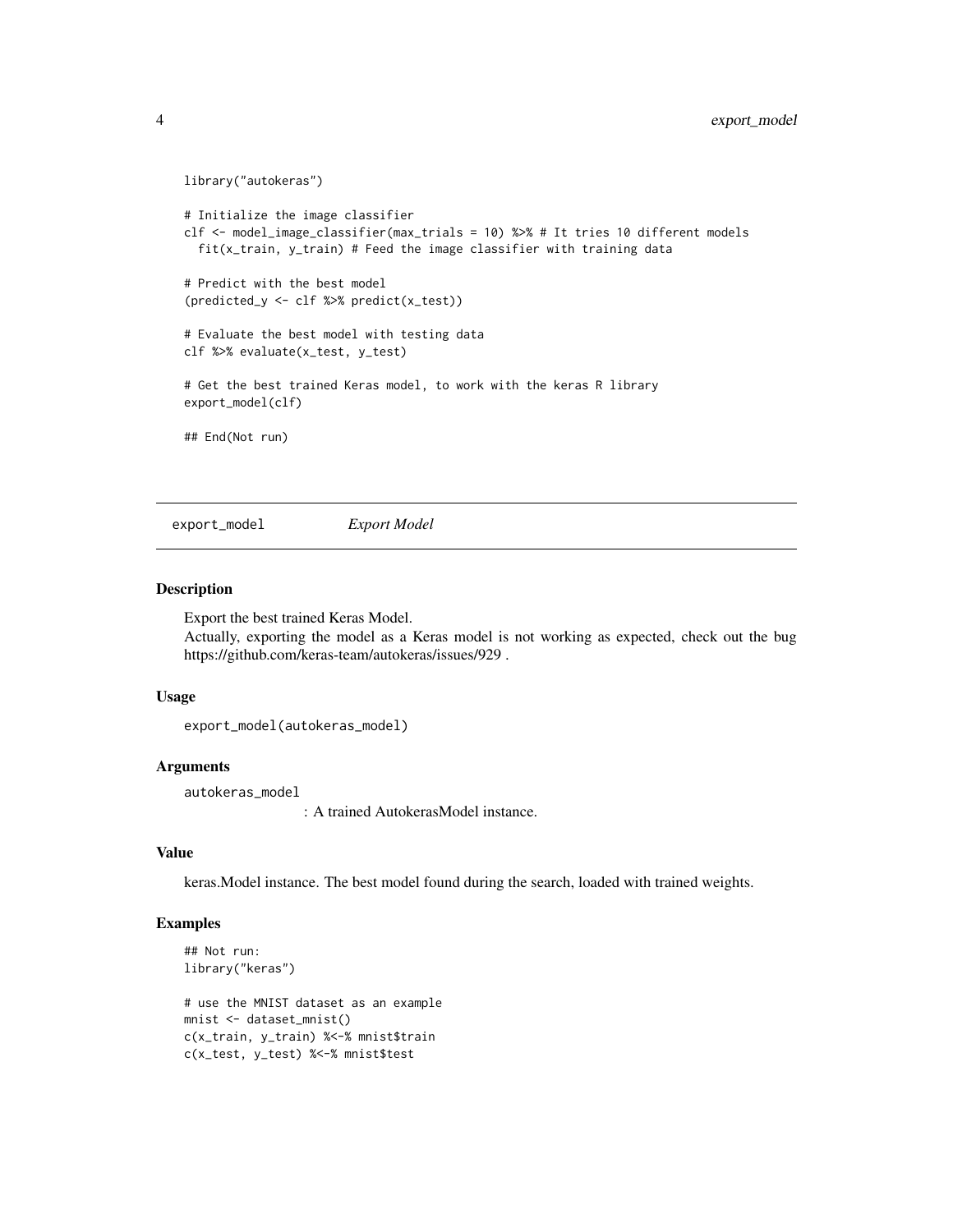```
library("autokeras")
```

```
# Initialize the image classifier
clf <- model_image_classifier(max_trials = 10) %>% # It tries 10 different models
  fit(x_train, y_train) # Feed the image classifier with training data
# Predict with the best model
(predicted_y <- clf %>% predict(x_test))
# Evaluate the best model with testing data
clf %>% evaluate(x_test, y_test)
# Get the best trained Keras model, to work with the keras R library
export_model(clf)
## End(Not run)
```
#### fit *Search for the Best Model and Hyperparameters*

# Description

It will search for the best model and hyperparameters based on the performances on validation data.

# Usage

```
## S3 method for class 'AutokerasModel'
fit(
  object,
 x = NULL,y = NULL,epochs = 1000,
  callbacks = NULL,
  validation_split = 0.2,
  validation_data = NULL,
  ...
\mathcal{L}
```
# Arguments

| object | : An AutokerasModel instance.                                                                    |
|--------|--------------------------------------------------------------------------------------------------|
| x      | : Training data x. Check corresponding AutokerasModel help to note how it<br>should be provided. |
| V      | : Training data y. Check corresponding AutokerasModel help to note how it<br>should be provided. |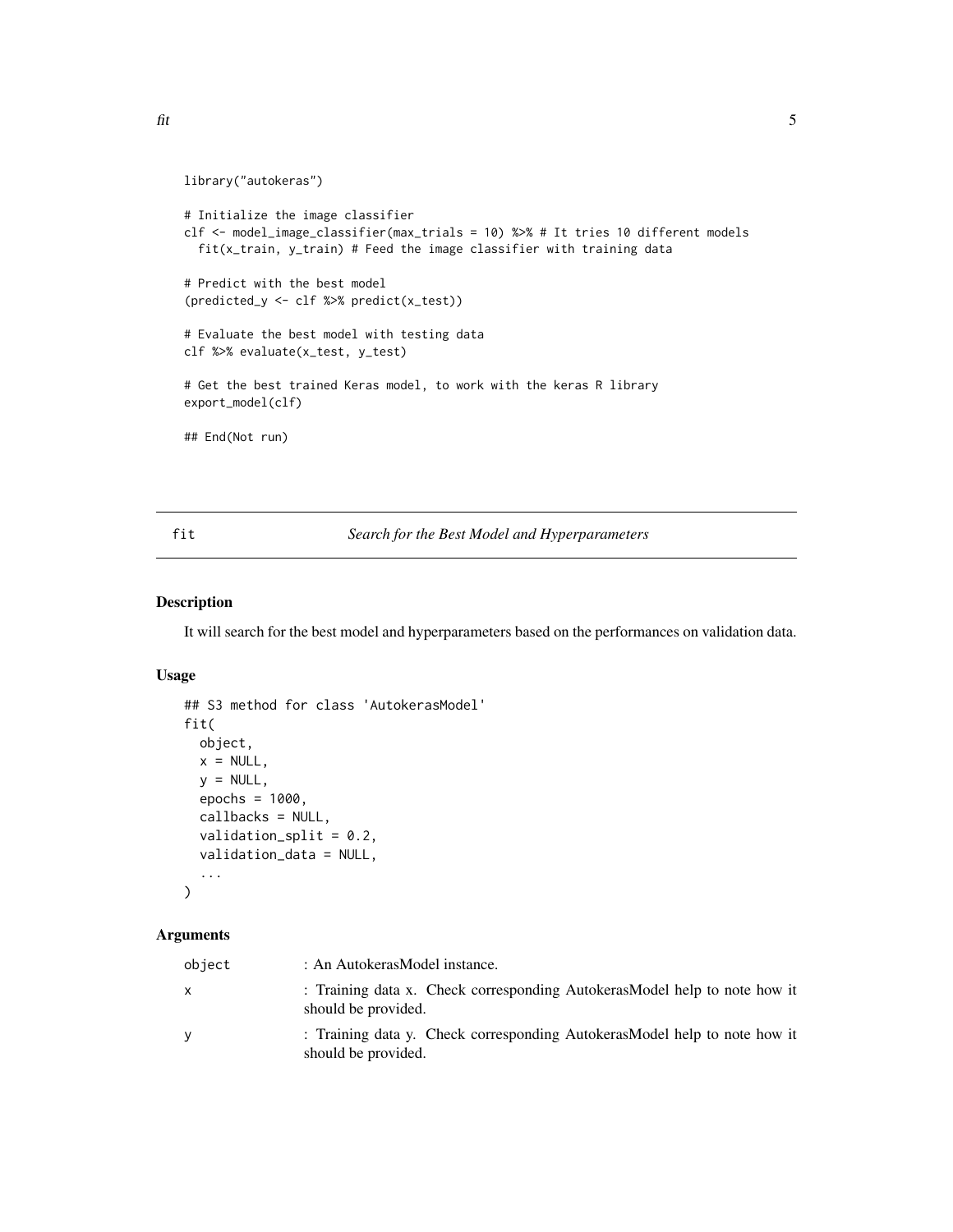| epochs           | : numeric. The number of epochs to train each model during the search. If<br>unspecified, by default we train for a maximum of '1000' epochs, but we stop<br>training if the validation loss stops improving for 10 epochs (unless you specified<br>an EarlyStopping callback as part of the 'callbacks' argument, in which case the<br>EarlyStopping callback you specified will determine early stopping).                                                                                                                                                   |
|------------------|----------------------------------------------------------------------------------------------------------------------------------------------------------------------------------------------------------------------------------------------------------------------------------------------------------------------------------------------------------------------------------------------------------------------------------------------------------------------------------------------------------------------------------------------------------------|
| callbacks        | : list of Keras callbacks to apply during training and validation.                                                                                                                                                                                                                                                                                                                                                                                                                                                                                             |
| validation_split |                                                                                                                                                                                                                                                                                                                                                                                                                                                                                                                                                                |
|                  | : numeric between 0 and 1. Defaults to '0.2'. Fraction of the training data to<br>be used as validation data. The model will set apart this fraction of the training<br>data, will not train on it, and will evaluate the loss and any model metrics on<br>this data at the end of each epoch. The validation data is selected from the last<br>samples in the 'x' and 'y' data provided, before shuffling. This argument is not<br>supported when 'x' is a dataset. The best model found would be fit on the entire<br>dataset including the validation data. |
| validation_data  |                                                                                                                                                                                                                                                                                                                                                                                                                                                                                                                                                                |
|                  | : Data on which to evaluate the loss and any model metrics at the end of each<br>epoch. The model will not be trained on this data. 'validation_data' will override<br>'validation_split'. The type of the validation data should be the same as the<br>training data. The best model found would be fit on the training dataset without<br>the validation data.                                                                                                                                                                                               |
|                  | : Unused.                                                                                                                                                                                                                                                                                                                                                                                                                                                                                                                                                      |
|                  |                                                                                                                                                                                                                                                                                                                                                                                                                                                                                                                                                                |

# Value

A trained AutokerasModel.

# Examples

```
## Not run:
library("keras")
```

```
# use the MNIST dataset as an example
mnist <- dataset_mnist()
c(x_train, y_train) %<-% mnist$train
c(x_test, y_test) %<-% mnist$test
```
library("autokeras")

```
# Initialize the image classifier
clf <- model_image_classifier(max_trials = 10) %>% # It tries 10 different models
  fit(x_train, y_train) # Feed the image classifier with training data
```

```
# If you want to use own valitadion data do:
clf <- model_image_classifier(max_trials = 10) %>%
  fit(
    x_train,
    y_train,
    validation_data = list(x_test, y_test)
  \mathcal{L}
```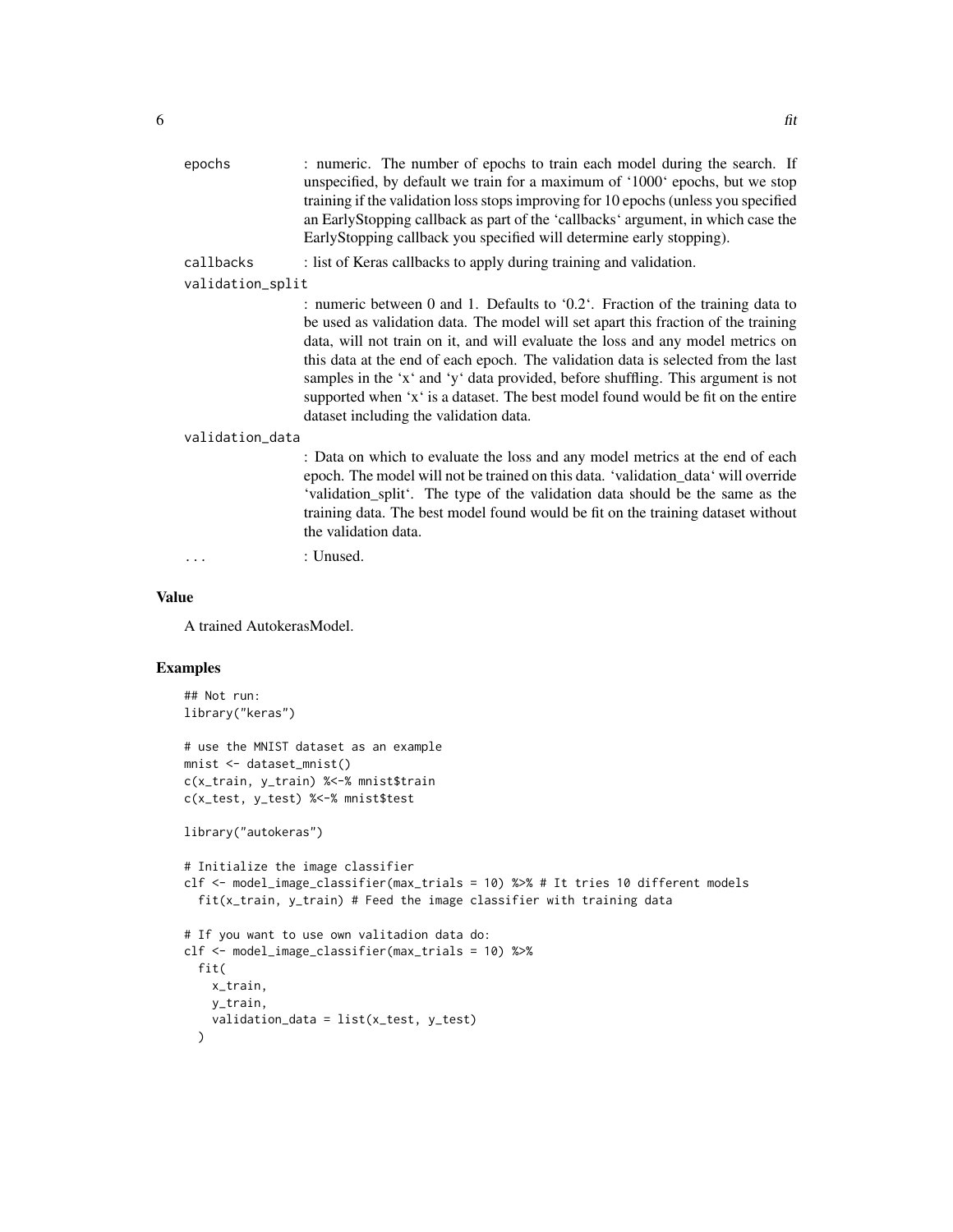# <span id="page-6-0"></span>install\_autokeras 7

```
# Predict with the best model
(predicted_y <- clf %>% predict(x_test))
# Evaluate the best model with testing data
clf %>% evaluate(x_test, y_test)
# Get the best trained Keras model, to work with the keras R library
export_model(clf)
## End(Not run)
```
install\_autokeras *Install Autokeras, Keras, and the Tensorflow Backend*

#### Description

AutoKeras, Keras, and TensorFlow will be installed into an "r-tensorflow" virtual or conda environment. Note that "virtualenv" is not available on Windows (as this isn't supported by TensorFlow).

#### Usage

```
install_autokeras(
 method = c("auto", "virtualenv", "conda"),
 conda = "auto",version = "1.0.1",keras = "default",
  tensorflow = "2.1.0",
  extra_packages = NULL,
  ...
\mathcal{L}
```
#### Arguments

| method     | Installation method ("virtualeny" or "conda")                                                                                                                                                                        |
|------------|----------------------------------------------------------------------------------------------------------------------------------------------------------------------------------------------------------------------|
| conda      | Path to conda executable (or "auto" to find conda using the PATH and other<br>conventional install locations).                                                                                                       |
| version    | Version of AutoKeras to install. Specify "default" to install the latest release.<br>Otherwise specify an alternate version (e.g. $"0.3.5"$ ). The default value is $"1.0.1"$<br>as it is the latest tested version. |
| keras      | Keras version to install. Specify "default" to install the latest release. Otherwise<br>specify an alternate version (e.g. "2.2.2").                                                                                 |
| tensorflow | TensorFlow version to install. Specify "default" to install the CPU version of<br>the latest release. Specify "gpu" to install the GPU version of the latest release.                                                |
|            | You can also provide a full major.minor.patch specification (e.g. "1.1.0"), ap-<br>pending "-gpu" if you want the GPU version (e.g. $"1.1.0\text{-}gpu"$ ).                                                          |
|            | Alternatively, you can provide the full URL to an installer binary (e.g. for a<br>nightly binary).                                                                                                                   |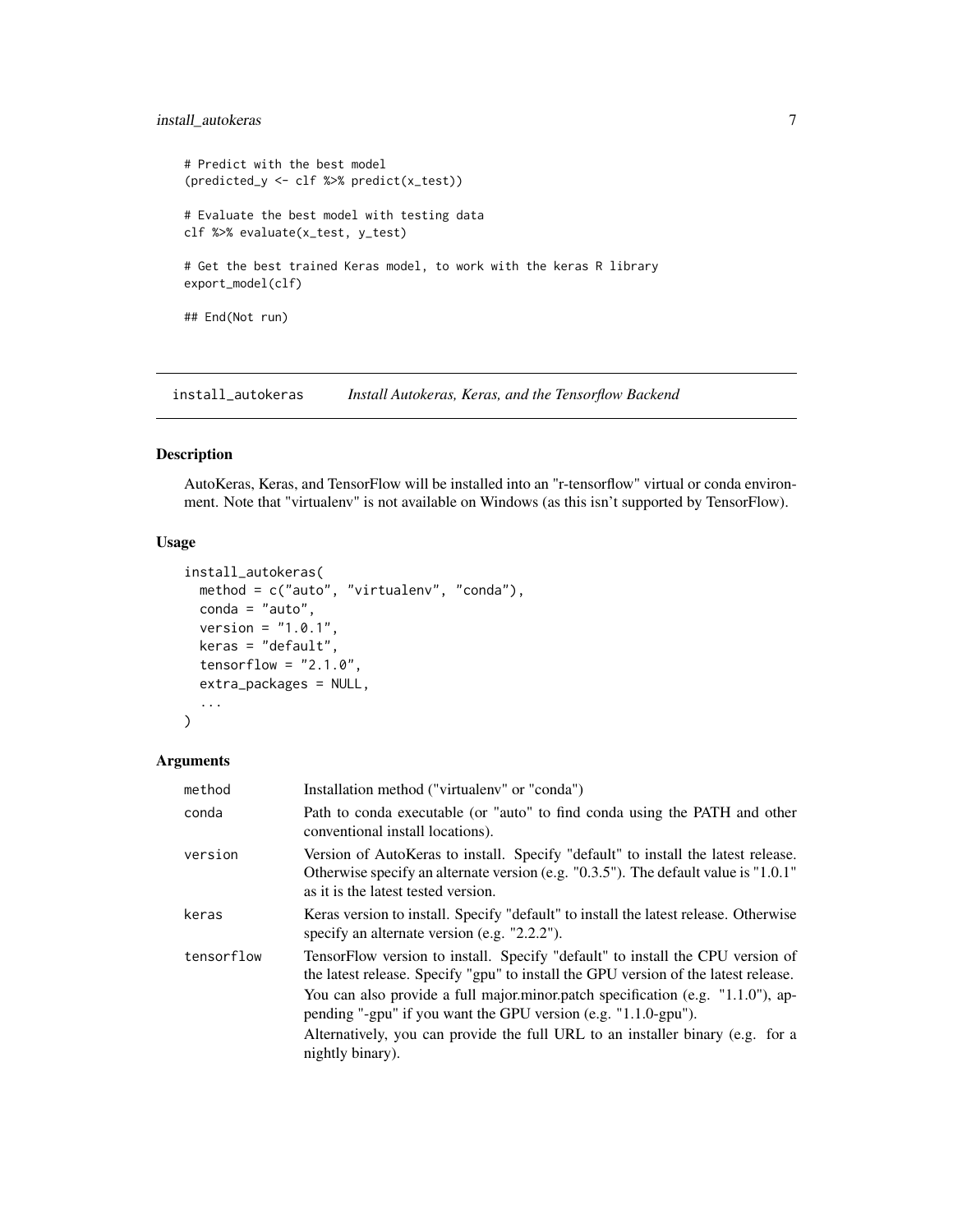#### <span id="page-7-0"></span>8 install\_autokeras

extra\_packages Additional PyPI packages to install along with Keras and TensorFlow.

... Other arguments passed to [tensorflow::install\\_tensorflow\(\)](#page-0-0).

#### Value

None

#### GPU Installation

Keras and TensorFlow can be configured to run on either CPUs or GPUs. The CPU version is much easier to install and configure so is the best starting place especially when you are first learning how to use Keras. Here's the guidance on CPU vs. GPU versions from the TensorFlow website:

- \*TensorFlow with CPU support only\*. If your system does not have a NVIDIA® GPU, you must install this version. Note that this version of TensorFlow is typically much easier to install, so even if you have an NVIDIA GPU, we recommend installing this version first.

- \*TensorFlow with GPU support\*. TensorFlow programs typically run significantly faster on a GPU than on a CPU. Therefore, if your system has a NVIDIA® GPU meeting all prerequisites and you need to run performance-critical applications, you should ultimately install this version.

To install the GPU version:

1) Ensure that you have met all installation prerequisites including installation of the CUDA and cuDNN libraries as described in [TensorFlow GPU Prerequistes](https://tensorflow.rstudio.com/installation\_gpu.html#prerequisites).

2) Pass 'tensorflow = "gpu"' to 'install\_autokeras()'. For example:

"' install\_autokeras(tensorflow="gpu") ""

# Windows Installation

The only supported installation method on Windows is "conda". This means that you should install Anaconda 3.x for Windows prior to installing Keras.

#### Custom Installation

Installing Keras and TensorFlow using 'install\_autokeras()' isn't required to use the Keras R package. You can do a custom installation of Keras (and desired backend) as described on the [Keras website](https://keras.io/#installation) and the Keras R package will find and use that version.

See the documentation on [custom installations](https://tensorflow.rstudio.com/installation.html#custominstallation) for additional information on how version of Keras and TensorFlow are located by the Keras package.

#### Additional Packages

If you wish to add additional PyPI packages to your Keras / TensorFlow environment you can either specify the packages in the 'extra\_packages' argument of 'install\_autokeras()', or alternatively install them into an existing environment using the [reticulate::py\_install()] function.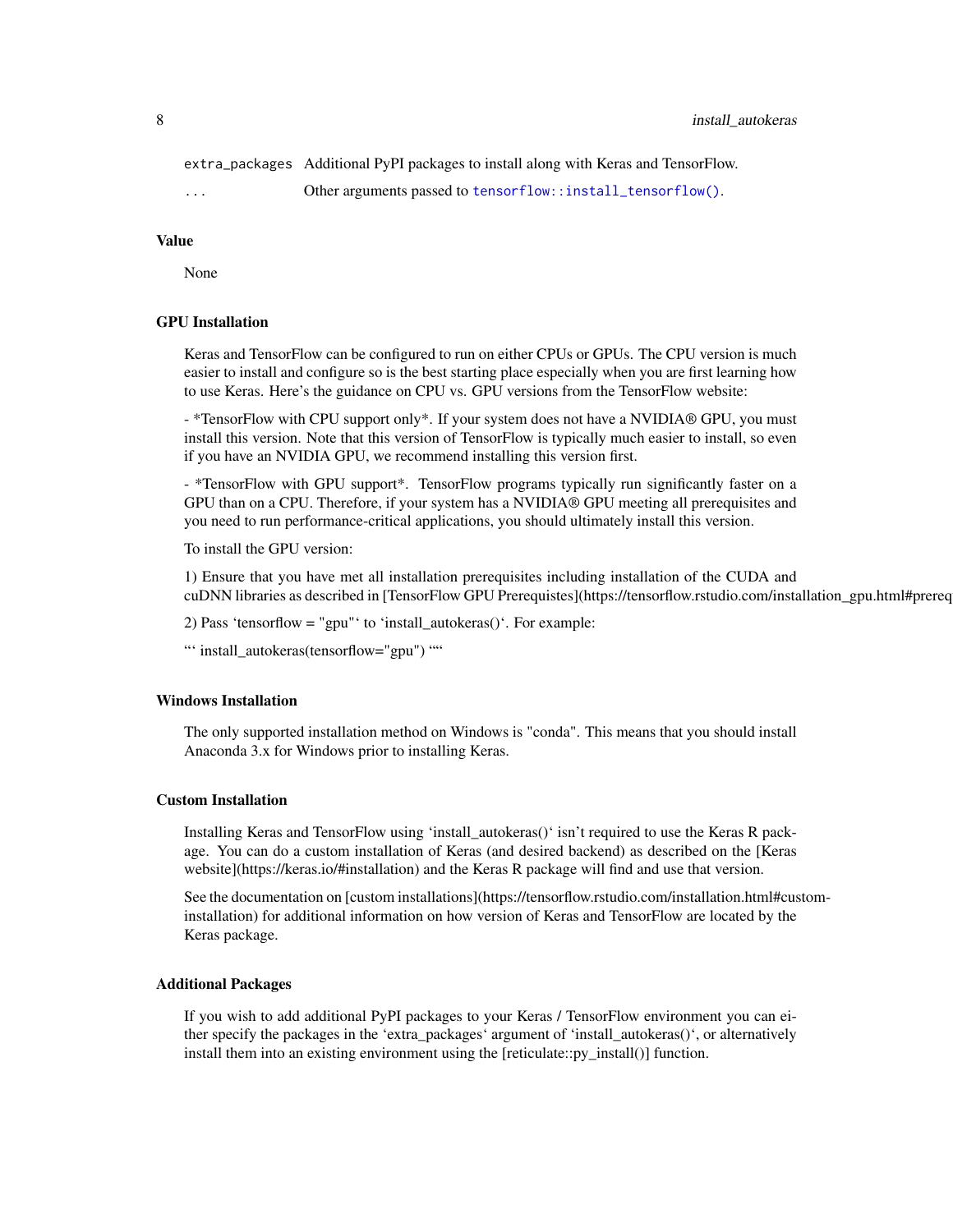# <span id="page-8-0"></span>load\_model 9

# Examples

## Not run:

```
# default installation
library("autokeras")
install_autokeras()
# install using a conda environment (default is virtualenv)
install_autokeras(method = "conda")
# install with GPU version of TensorFlow
# (NOTE: only do this if you have an NVIDIA GPU + CUDA!)
install_autokeras(tensorflow = "gpu")
# install a specific version of TensorFlow
install_autokeras(tensorflow = "1.2.1")
install_autokeras(tensorflow = "1.2.1-gpu")
# install a specific version of Keras and TensorFlow
install_autokeras(keras = "2.2.2", tensorflow = "1.2.1")
## End(Not run)
```
load\_model *Load Model*

#### Description

Load an AutoKeras Model.

# Usage

```
load_model(filename)
```
# Arguments

filename : A character string naming a file to save the model.

#### Value

A previously saved AutokerasModel.

# Examples

```
## Not run:
library("keras")
```
# use the MNIST dataset as an example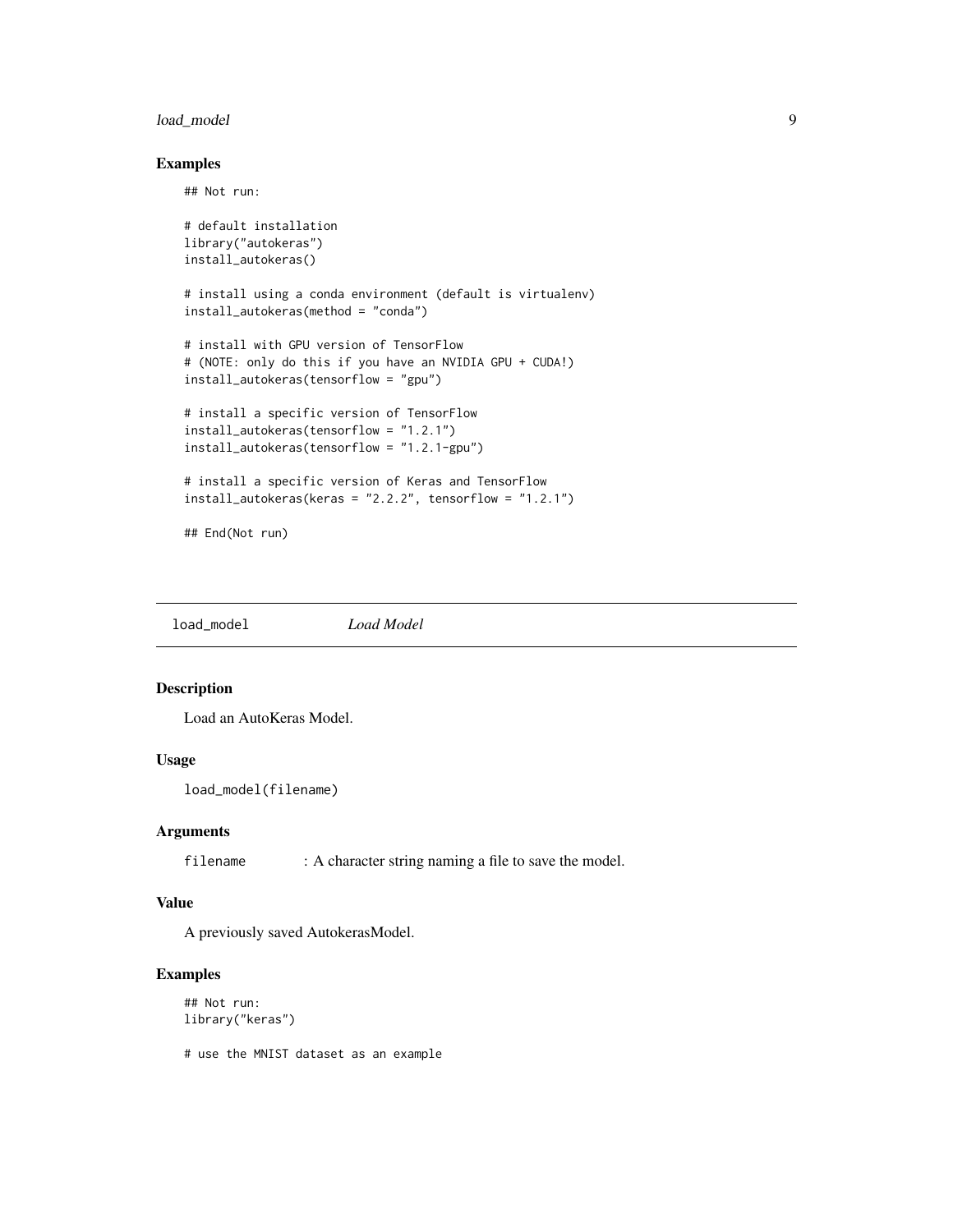```
mnist <- dataset_mnist()
c(x_train, y_train) %<-% mnist$train
c(x_test, y_test) %<-% mnist$test
library("autokeras")
# Initialize the image classifier
clf <- model_image_classifier(
  directory = ".",
 name = "autokeras_mnist",
  max_trials = 10
) %>% # It tries 10 different models
  fit(x_train, y_train) # Feed the image classifier with training data
# Predict with the best model
(predicted_y <- clf %>% predict(x_test))
# Evaluate the best model with testing data
clf %>% evaluate(x_test, y_test)
# Get the best trained Keras model, to work with the keras R library
export_model(clf)
# Save the AutoKeras model.
# Make sure that `directory` and `name` were set when creating the model.
save_model(clf, "my_model.pkl")
# And load it again
new_clf <- load_model("my_model.pkl")
## End(Not run)
```
model\_image\_classifier

```
AutoKeras Image Classifier Model
```
#### Description

AutoKeras image classification class.

It is used for image classification. It searches convolutional neural network architectures for the best configuration for the image dataset. To 'fit', 'evaluate' or 'predict', format inputs as:

- x : array. The shape of the data should be 3 or 4 dimensional, the last dimension of which should be channel dimension.
- y : array. It can be raw labels, one-hot encoded if more than two classes, or binary encoded for binary classification.

<span id="page-9-0"></span>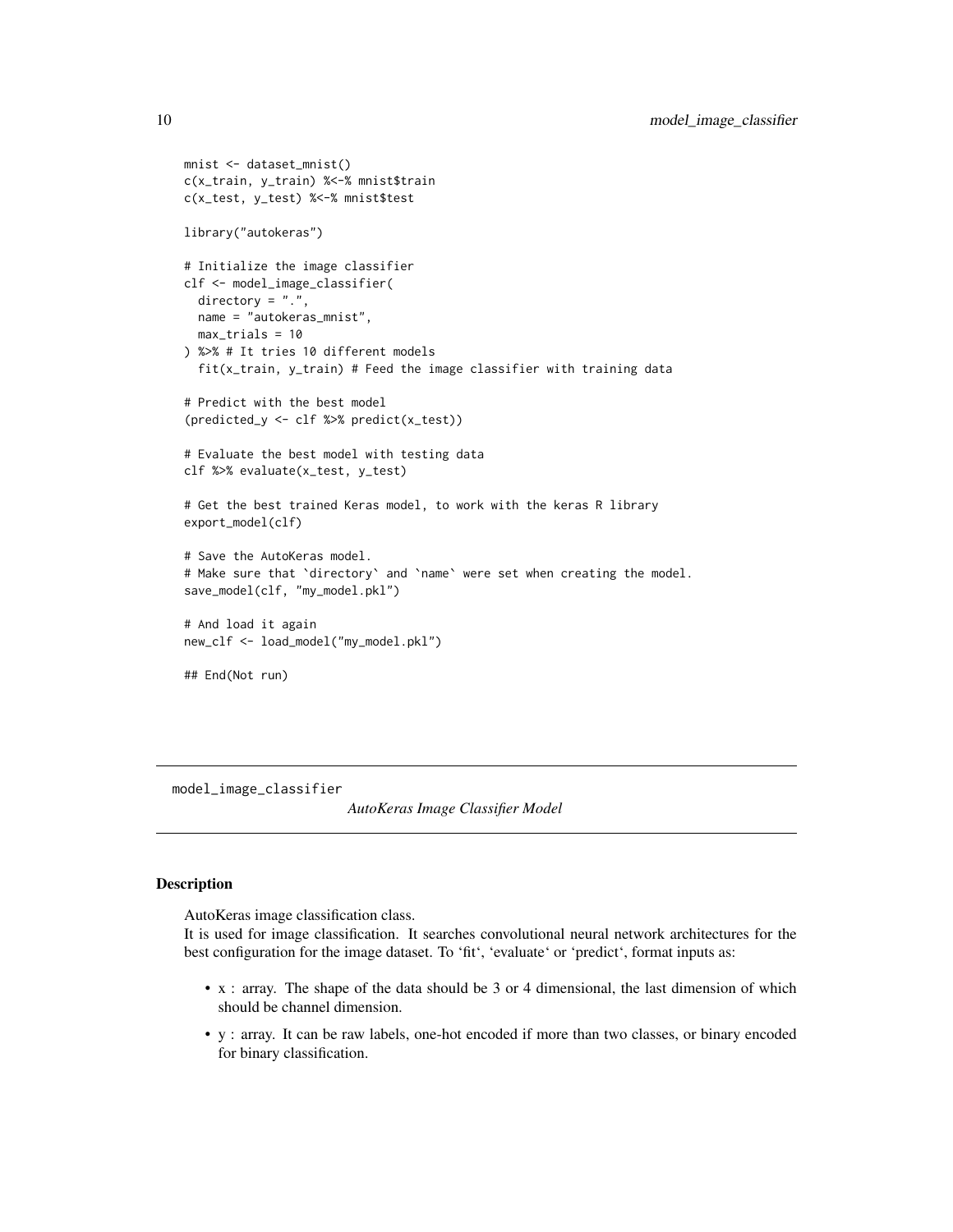model\_image\_classifier 11

# Usage

```
model_image_classifier(
 num_classes = NULL,
 multi_label = FALSE,
 loss = NULL,metrics = list("accuracy"),
 name = "image_classifier",
 max_trials = 100,
 directory = tempdir(),objective = "val_loss",
 overwrite = TRUE,
  seed = runif(1, 0, 1e+07))
```
#### Arguments

| num_classes | : numeric. Defaults to 'NULL'. If 'NULL', it will infer from the data.                                                                                                                   |
|-------------|------------------------------------------------------------------------------------------------------------------------------------------------------------------------------------------|
| multi_label | : logical. Defaults to 'FALSE'.                                                                                                                                                          |
| loss        | : A Keras loss function. Defaults to use 'binary_crossentropy' or 'categori-<br>cal_crossentropy' based on the number of classes.                                                        |
| metrics     | : A list of Keras metrics. Defaults to use 'accuracy'.                                                                                                                                   |
| name        | : character. The name of the AutoModel. Defaults to "image classifier".                                                                                                                  |
| max_trials  | : numeric. The maximum number of different Keras Models to try. The search<br>may finish before reaching the 'max_trials'. Defaults to '100'.                                            |
| directory   | : character. The path to a directory for storing the search outputs. Defaults to<br>'tempdir()', which would create a folder with the name of the AutoModel in the<br>current directory. |
| objective   | : character. Name of model metric to minimize or maximize, e.g. "val_accuracy".<br>Defaults to "val loss".                                                                               |
| overwrite   | : logical. Defaults to 'TRUE'. If 'FALSE', reloads an existing project of the<br>same name if one is found. Otherwise, overwrites the project.                                           |
| seed        | : numeric. Random seed. Defaults to 'runif $(1, 0, 10e6)$ '.                                                                                                                             |

# Details

Important: The object returned by this function behaves like an R6 object, i.e., within function calls with this object as parameter, it is most likely that the object will be modified. Therefore it is not necessary to assign the result of the functions to the same object.

# Value

A non-trained image classifier AutokerasModel.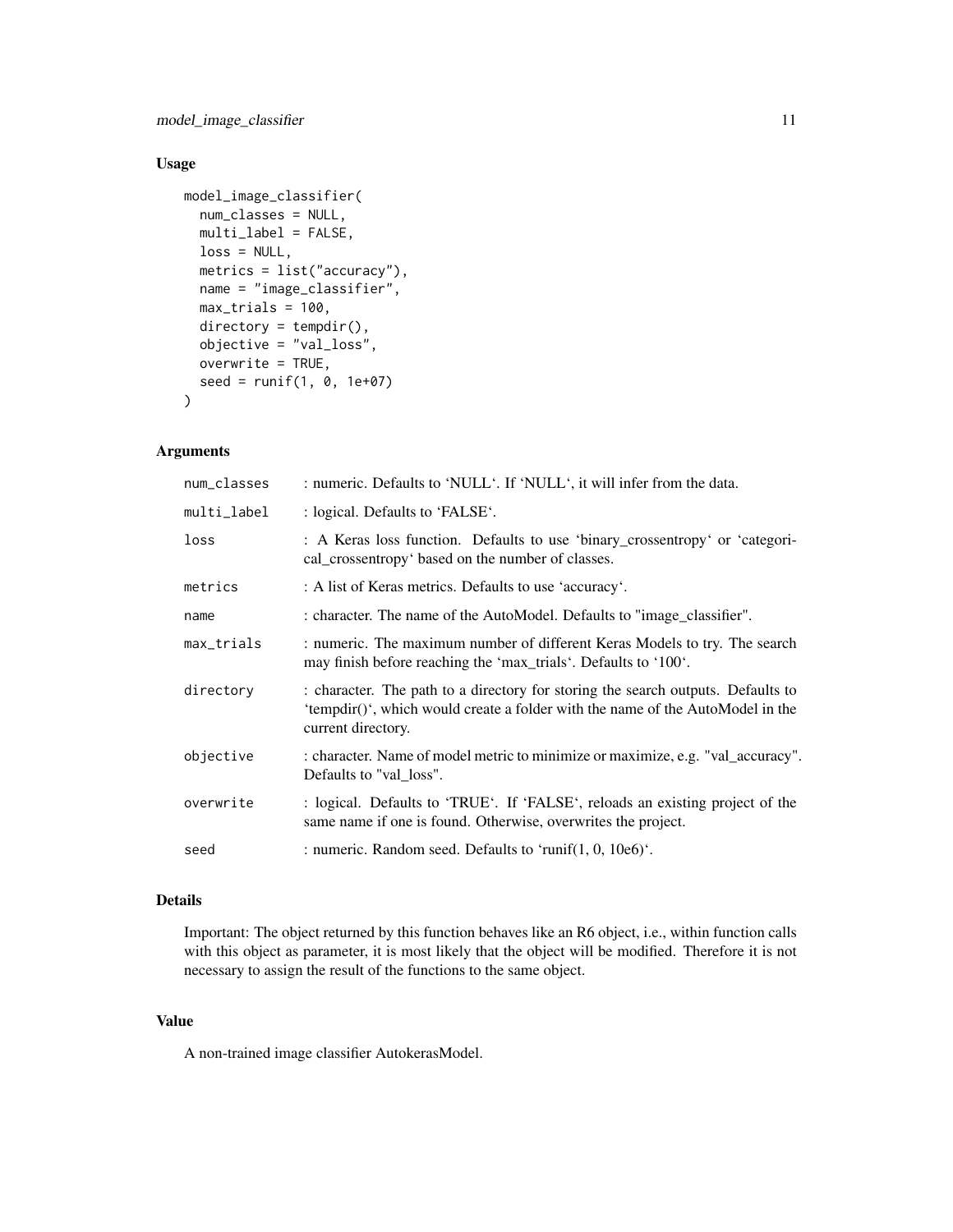#### Examples

```
## Not run:
library("keras")
# use the MNIST dataset as an example
mnist <- dataset_mnist()
c(x_train, y_train) %<-% mnist$train
c(x_test, y_test) %<-% mnist$test
library("autokeras")
# Initialize the image classifier
clf <- model_image_classifier(max_trials = 10) %>% # It tries 10 different models
  fit(x_train, y_train) # Feed the image classifier with training data
# If you want to use own valitadion data do:
clf <- model_image_classifier(max_trials = 10) %>%
  fit(
    x_train,
    y_train,
    validation_data = list(x_test, y_test)
  )
# Predict with the best model
(predicted_y <- clf %>% predict(x_test))
# Evaluate the best model with testing data
clf %>% evaluate(x_test, y_test)
# Get the best trained Keras model, to work with the keras R library
export_model(clf)
## End(Not run)
```
model\_image\_regressor *AutoKeras Image Regressor Model*

#### **Description**

AutoKeras image regression class.

It is used for image regression. It searches convolutional neural network architectures for the best configuration for the image dataset. To 'fit', 'evaluate' or 'predict', format inputs as:

- x : array. The shape of the data should be 3 or 4 dimensional, the last dimension of which should be channel dimension.
- y : array. The targets passing to the head would have to be array or data.frame. It can be single-column or multi-column. The values should all be numerical.

<span id="page-11-0"></span>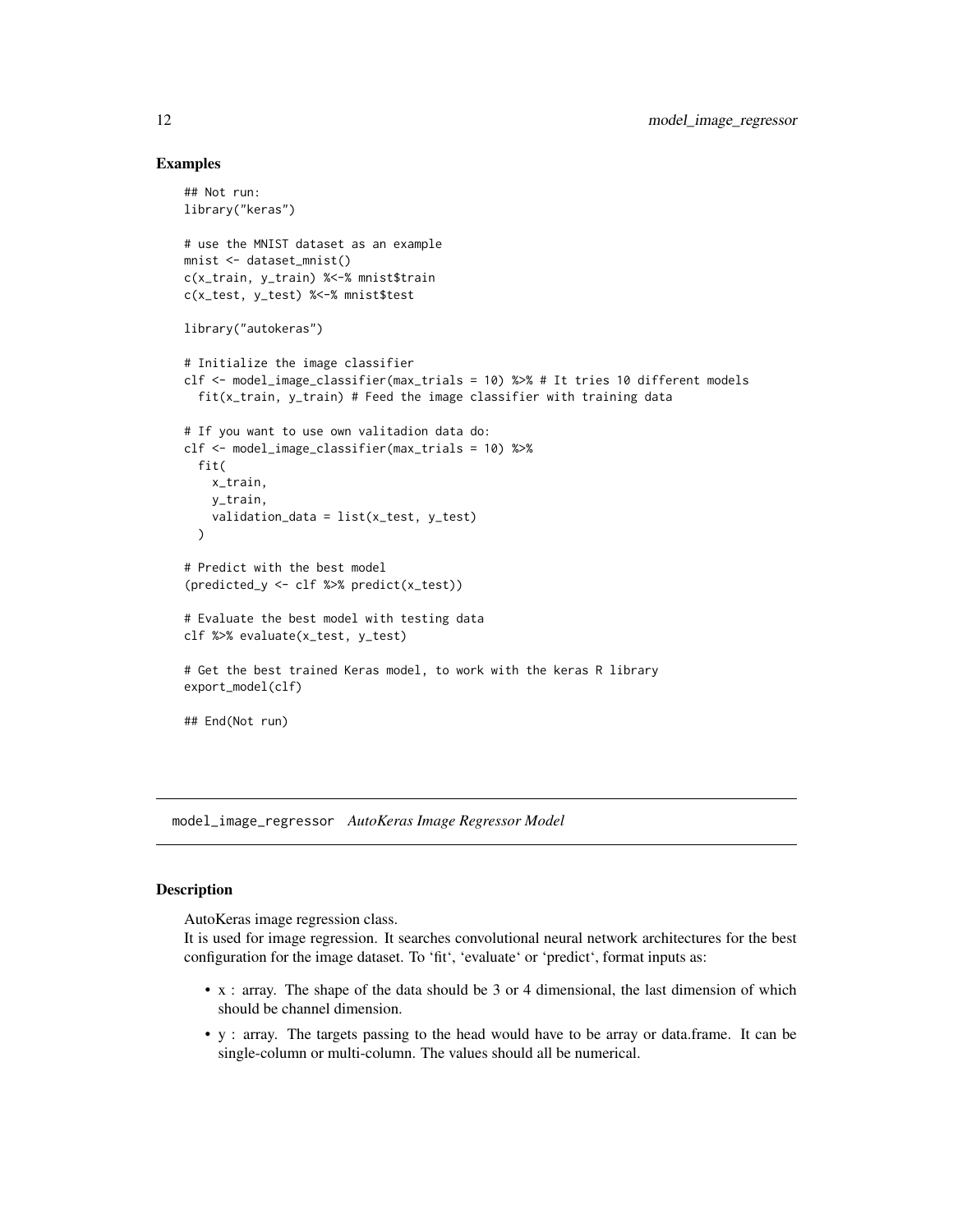model\_image\_regressor 13

# Usage

```
model_image_regressor(
 output_dim = NULL,
 loss = "mean_squared_error",
 metrics = NULL,
 name = "image_regressor",
 max_trials = 100,
 directory = tempdir(),
 objective = "val_loss",
 overwrite = TRUE,
  seed = runif(1, 0, 1e+07))
```
# Arguments

| output_dim | : numeric. The number of output dimensions. Defaults to 'NULL'. If 'NULL',<br>it will infer from the data.                                                                               |
|------------|------------------------------------------------------------------------------------------------------------------------------------------------------------------------------------------|
| loss       | : A Keras loss function. Defaults to use "mean_squared_error".                                                                                                                           |
| metrics    | : A list of Keras metrics. Defaults to use "mean_squared_error".                                                                                                                         |
| name       | : character. The name of the AutoModel. Defaults to "image_regressor".                                                                                                                   |
| max_trials | : numeric. The maximum number of different Keras Models to try. The search<br>may finish before reaching the 'max_trials'. Defaults to '100'.                                            |
| directory  | : character. The path to a directory for storing the search outputs. Defaults to<br>'tempdir()', which would create a folder with the name of the AutoModel in the<br>current directory. |
| objective  | : character. Name of model metric to minimize or maximize, e.g. "val_accuracy".<br>Defaults to "val loss".                                                                               |
| overwrite  | : logical. Defaults to 'TRUE'. If 'FALSE', reloads an existing project of the<br>same name if one is found. Otherwise, overwrites the project.                                           |
| seed       | : numeric. Random seed. Defaults to 'runif(1, 0, $10e6$ )'.                                                                                                                              |

#### Details

Important: The object returned by this function behaves like an R6 object, i.e., within function calls with this object as parameter, it is most likely that the object will be modified. Therefore it is not necessary to assign the result of the functions to the same object.

# Value

A non-trained image regressor AutokerasModel.

# Examples

```
## Not run:
library("keras")
```
# use the MNIST dataset as an example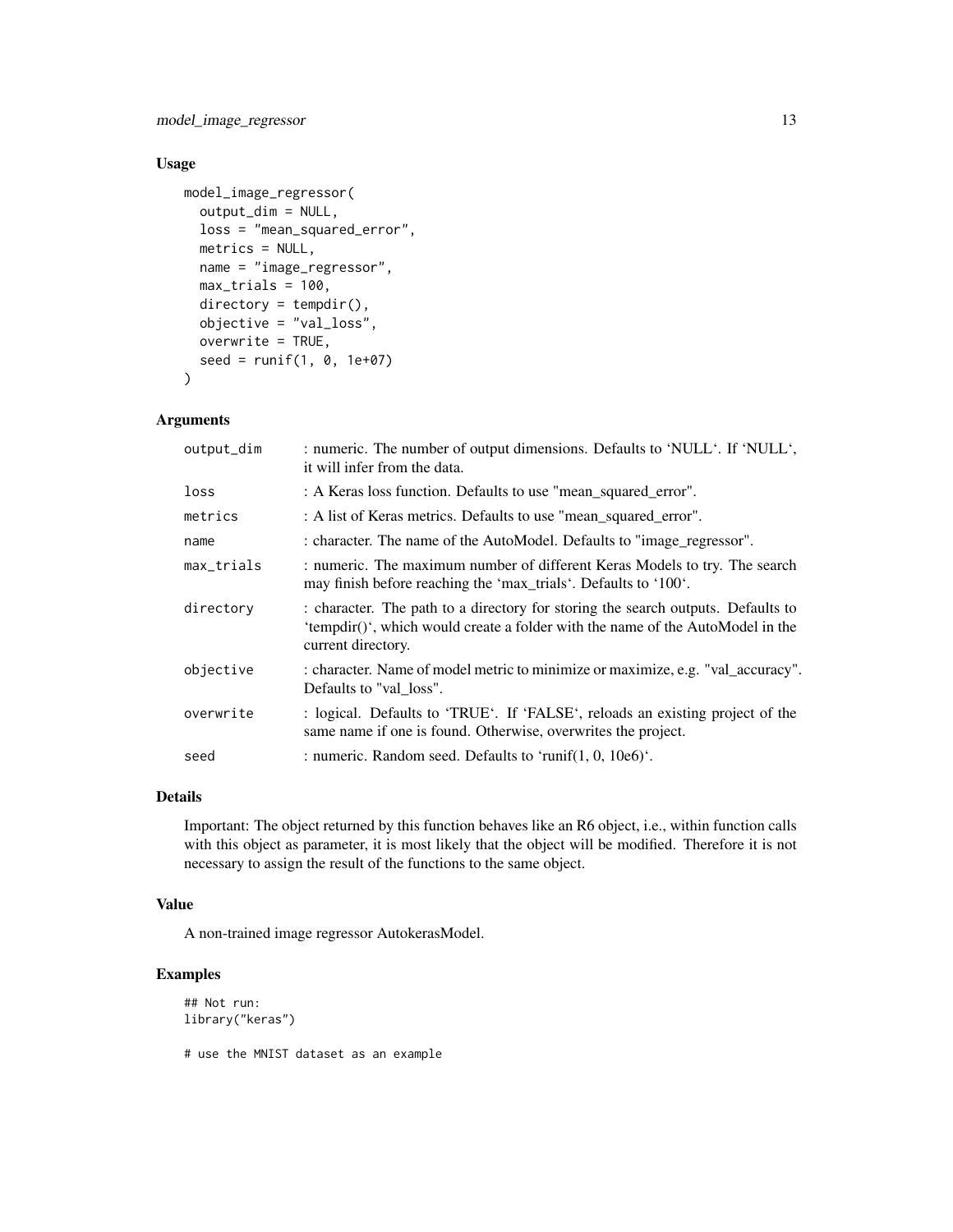```
mnist <- dataset_mnist()
c(x_train, y_train) %<-% mnist$train
c(x_test, y_test) %<-% mnist$test
library("autokeras")
# Initialize the image regressor
reg <- model_image_regressor(max_trials = 10) %>% # It tries 10 different models
  fit(x_train, y_train) # Feed the image regressor with training data
# If you want to use own valitadion data do:
reg <- model_image_regressor(max_trials = 10) %>%
  fit(
    x_train,
   y_train,
    validation_data = list(x_test, y_test)
  )
# Predict with the best model
(predicted_y <- reg %>% predict(x_test))
# Evaluate the best model with testing data
reg %>% evaluate(x_test, y_test)
# Get the best trained Keras model, to work with the keras R library
export_model(reg)
## End(Not run)
```

```
model_structured_data_classifier
                        AutoKeras Structured Data Classifier Model
```
#### Description

AutoKeras structured data classification class. To 'fit', 'evaluate' or 'predict', format inputs as:

- x : character or array. If the data is from a csv file, it should be a character specifying the path of the csv file of the training data.
- y : character or array. If the data is from a csv file, it should be a character, which is the name of the target column. Otherwise, It can be raw labels, one-hot encoded if more than two classes, or binary encoded for binary classification.

#### Usage

```
model_structured_data_classifier(
  column_names = NULL,
```
<span id="page-13-0"></span>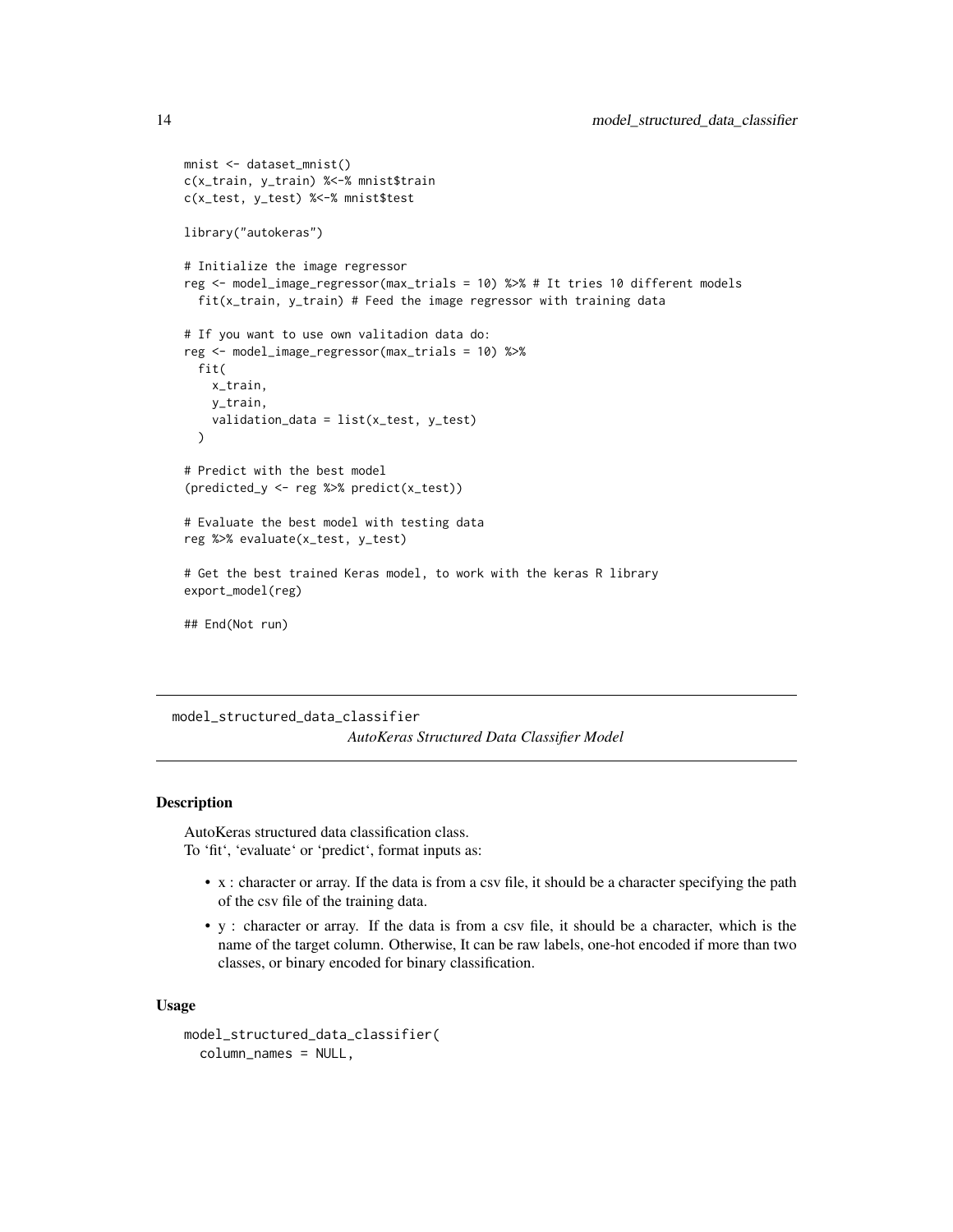```
column_types = NULL,
 num_classes = NULL,
 multi_label = FALSE,
 loss = NULL,
 metrics = NULL,
 name = "structured_data_classifier",
 max\_trials = 100,
 directory = tempdir(),
 objective = "val_accuracy",
 overwrite = TRUE,
  seed = runif(1, 0, 1e+07)\mathcal{L}
```
# Arguments

| column_names | : A list of characters specifying the names of the columns. The length of the<br>list should be equal to the number of columns of the data excluding the target<br>column. Defaults to 'NULL'. If 'NULL', it will obtained from the header of the<br>csy file or the 'data.frame'.       |
|--------------|------------------------------------------------------------------------------------------------------------------------------------------------------------------------------------------------------------------------------------------------------------------------------------------|
| column_types | : A list of characters. The names are the column names. The values should either<br>be 'numerical' or 'categorical', indicating the type of that column. Defaults to<br>'NULL'. If not 'NULL', the 'column_names' need to be specified. If 'NULL',<br>it will be inferred from the data. |
| num classes  | : numeric. Defaults to 'NULL'. If 'NULL', it will infer from the data.                                                                                                                                                                                                                   |
| multi_label  | : logical. Defaults to 'FALSE'.                                                                                                                                                                                                                                                          |
| loss         | : A Keras loss function. Defaults to use "binary_crossentropy" or "categori-<br>cal_crossentropy" based on the number of classes.                                                                                                                                                        |
| metrics      | : A list of Keras metrics. Defaults to use "accuracy".                                                                                                                                                                                                                                   |
| name         | : character. The name of the AutoModel. Defaults to "structured data classifier".                                                                                                                                                                                                        |
| max_trials   | : numeric. The maximum number of different Keras Models to try. The search<br>may finish before reaching the 'max_trials'. Defaults to '100'.                                                                                                                                            |
| directory    | : character. The path to a directory for storing the search outputs. Defaults to<br>'tempdir()', which would create a folder with the name of the AutoModel in the<br>current directory.                                                                                                 |
| objective    | : character. Name of model metric to minimize or maximize. Defaults to<br>"val_accuracy".                                                                                                                                                                                                |
| overwrite    | : logical. Defaults to 'TRUE'. If 'FALSE', reloads an existing project of the<br>same name if one is found. Otherwise, overwrites the project.                                                                                                                                           |
| seed         | : numeric. Random seed. Defaults to 'runif(1, 0, 10e6)'.                                                                                                                                                                                                                                 |

# Details

Important: The object returned by this function behaves like an R6 object, i.e., within function calls with this object as parameter, it is most likely that the object will be modified. Therefore it is not necessary to assign the result of the functions to the same object.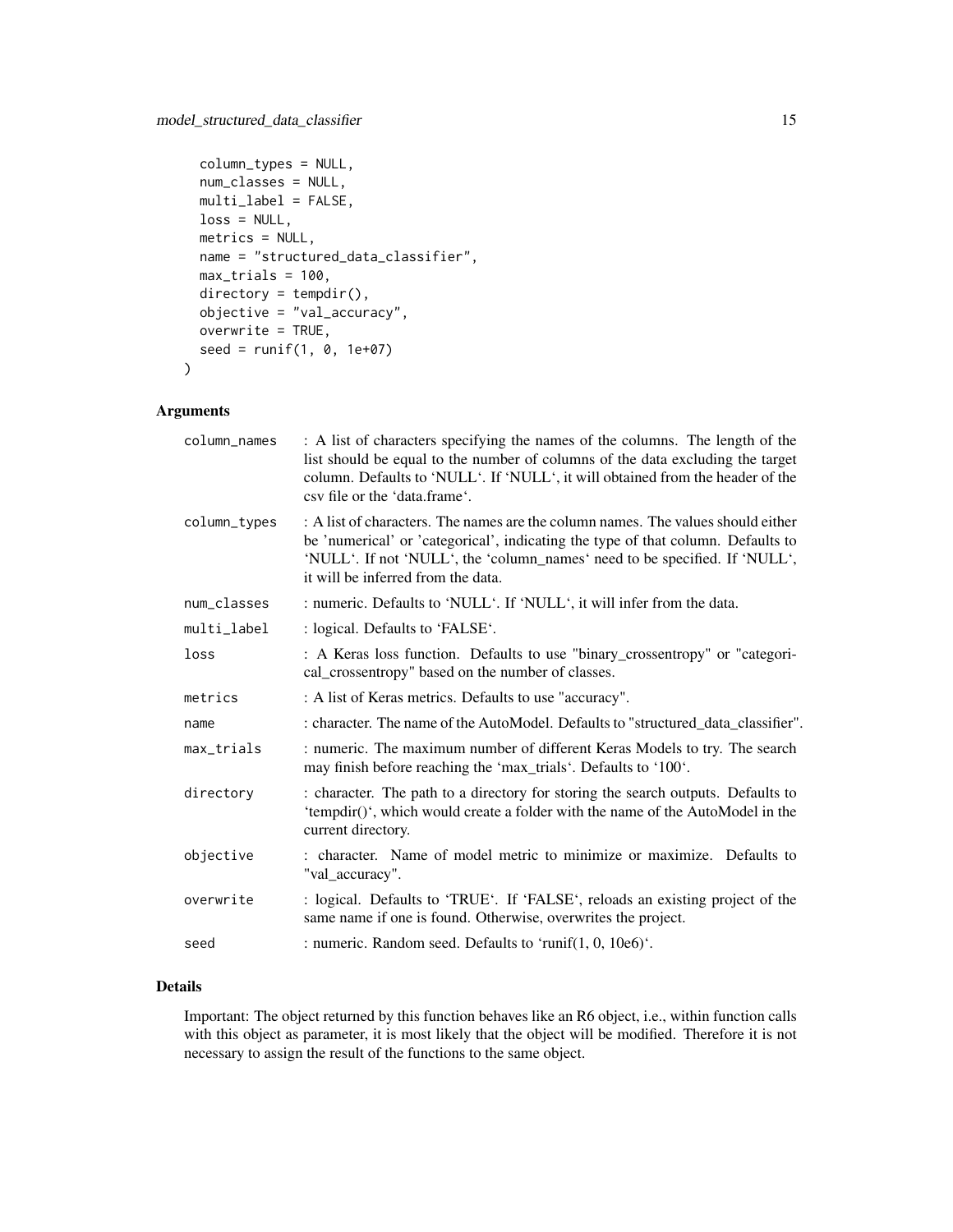A non-trained structured data classifier AutokerasModel.

#### Examples

```
## Not run:
library("keras")
# use the iris dataset as an example
set.seed(8818)
# balanced sample 80% for training
train_idxs <- unlist(by(seq_len(nrow(iris)), iris$Species, function(x) {
  sample(x, length(x) * .8)
}))
train_data <- iris[train_idxs, ]
test_data <- iris[-train_idxs, ]
colnames(iris)
# Species will be the interest column to predict
train_file <- paste0(tempdir(), "/iris_train.csv")
write.csv(train_data, train_file, row.names = FALSE)
# file to predict, cant have the response "Species" column
test_file_to_predict <- paste0(tempdir(), "/iris_test_2_pred.csv")
write.csv(test_data[, -5], test_file_to_predict, row.names = FALSE)
test_file_to_eval <- paste0(tempdir(), "/iris_test_2_eval.csv")
write.csv(test_data, test_file_to_eval, row.names = FALSE)
library("autokeras")
# Initialize the structured data classifier
clf <- model_structured_data_classifier(max_trials = 10) %>% # It tries 10 different models
  fit(train_file, "Species") # Feed the structured data classifier with training data
# If you want to use own valitadion data do:
clf <- model_structured_data_classifier(max_trials = 10) %>%
  fit(
    train_file,
    "Species",
    validation_data = list(test_file_to_eval, "Species")
  )
# Predict with the best model
(predicted_y <- clf %>% predict(test_file_to_predict))
# Evaluate the best model with testing data
clf %>% evaluate(test_file_to_eval, "Species")
# Get the best trained Keras model, to work with the keras R library
export_model(clf)
```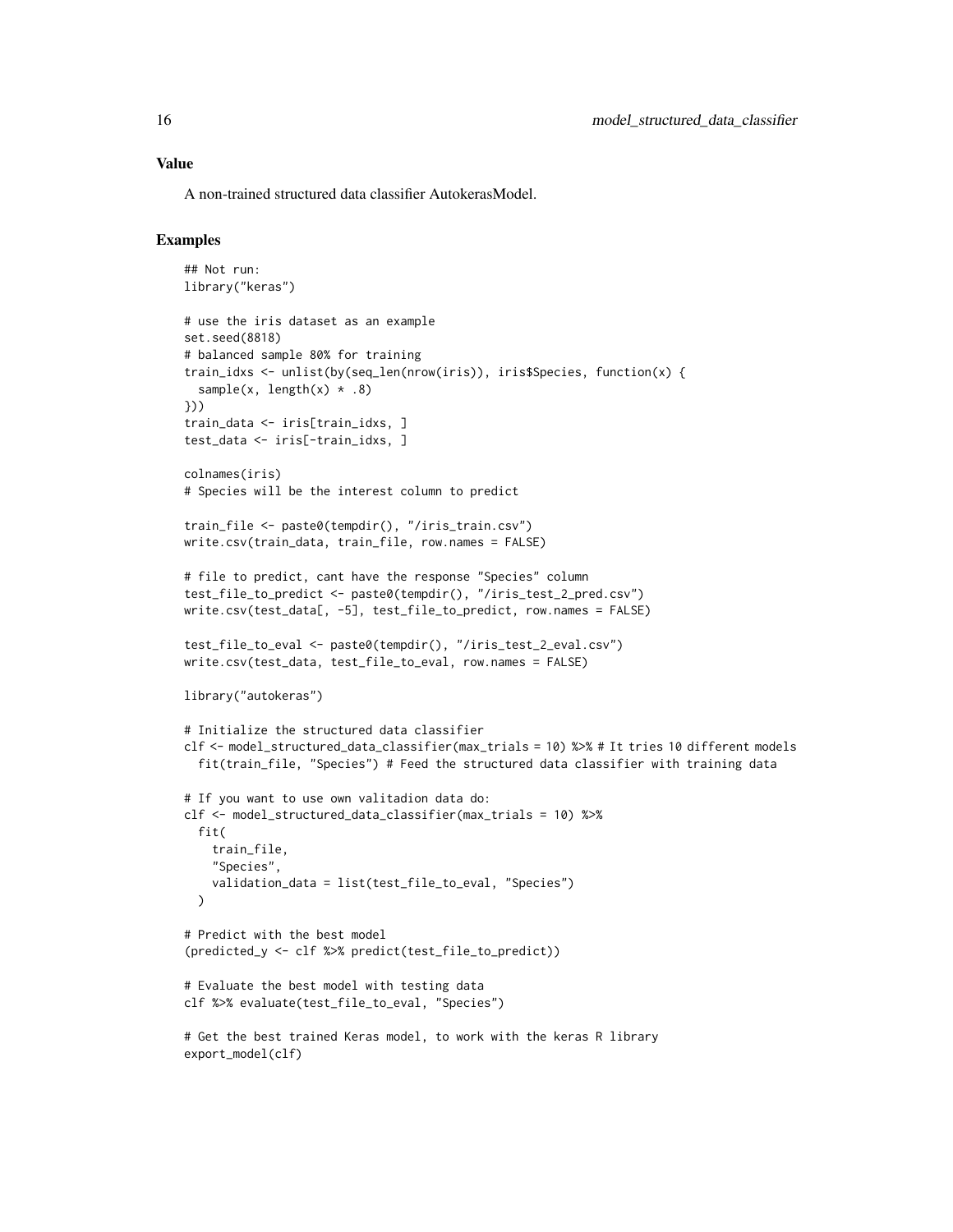<span id="page-16-0"></span>## End(Not run)

model\_structured\_data\_regressor

*AutoKeras Structured Data Regressor Model*

# Description

AutoKeras structured data regression class. To 'fit', 'evaluate' or 'predict', format inputs as:

- x : character or array. If the data is from a csv file, it should be a character specifying the path of the csv file of the training data.
- y : character or array. If the data is from a csv file, it should be a character, which is the name of the target column. Otherwise, it can be single-column or multi-column. The values should all be numerical.

#### Usage

```
model_structured_data_regressor(
  column_names = NULL,
  column_types = NULL,
  output_dim = NULL,
  loss = "mean_squared_error",
 metrics = NULL,
 name = "structured_data_regressor",
 max_trials = 100,
  directory = tempdir(),objective = "val_loss",
  overwrite = TRUE,
  seed = runif(1, 0, 1e+07))
```
#### Arguments

| column_names | : A list of characters specifying the names of the columns. The length of the<br>list should be equal to the number of columns of the data excluding the target<br>column. Defaults to 'NULL'. If 'NULL', it will obtained from the header of the<br>csy file or the 'data.frame'.       |
|--------------|------------------------------------------------------------------------------------------------------------------------------------------------------------------------------------------------------------------------------------------------------------------------------------------|
| column_types | : A list of characters. The names are the column names. The values should either<br>be 'numerical' or 'categorical', indicating the type of that column. Defaults to<br>'NULL'. If not 'NULL', the 'column_names' need to be specified. If 'NULL',<br>it will be inferred from the data. |
| output_dim   | : numeric. The number of output dimensions. Defaults to 'NULL'. If 'NULL',<br>it will infer from the data.                                                                                                                                                                               |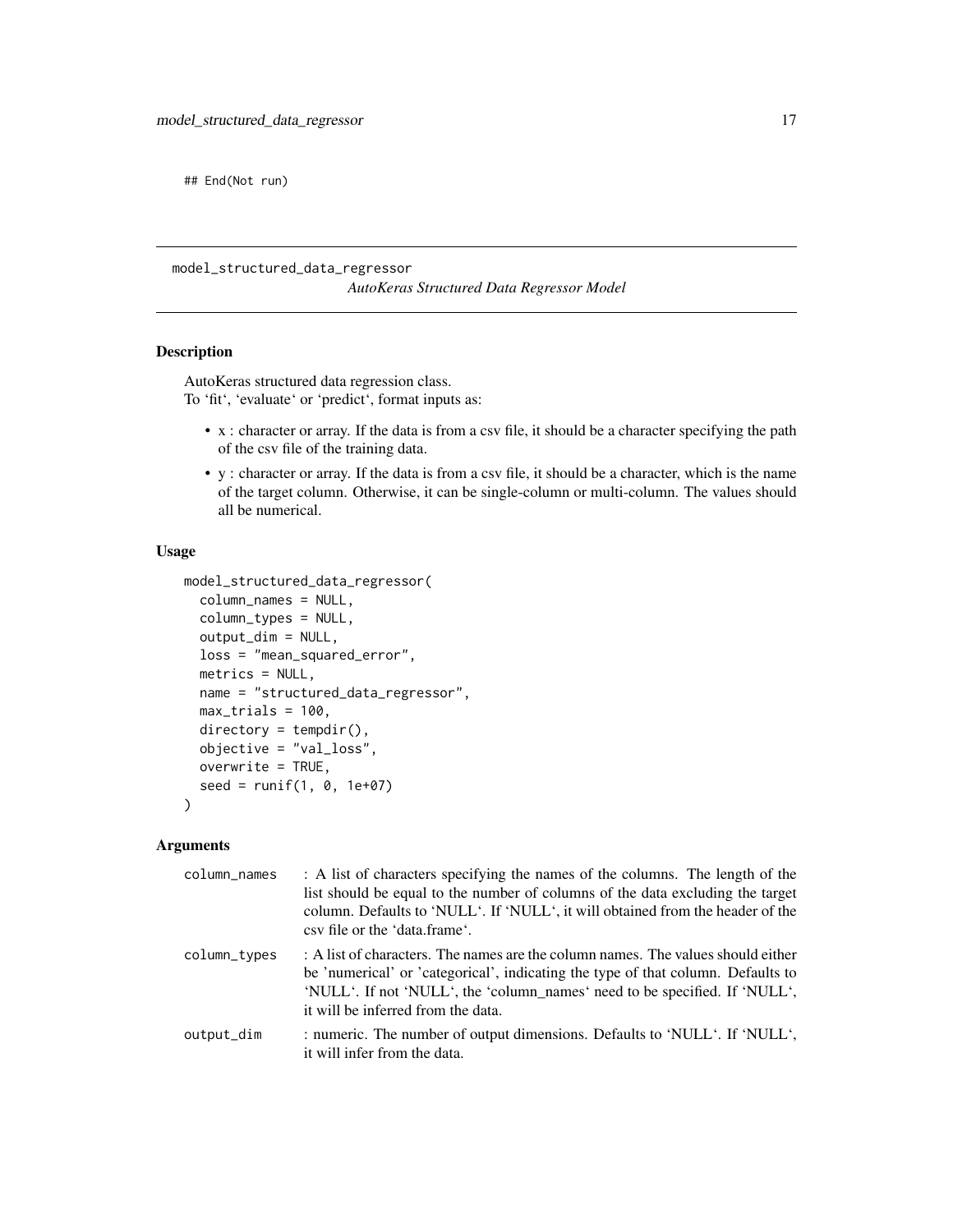| loss       | : A Keras loss function. Defaults to use "mean_squared_error".                                                                                                                           |
|------------|------------------------------------------------------------------------------------------------------------------------------------------------------------------------------------------|
| metrics    | : A list of Keras metrics. Defaults to use "mean_squared_error".                                                                                                                         |
| name       | : character. The name of the AutoModel. Defaults to "structured data regressor".                                                                                                         |
| max_trials | : numeric. The maximum number of different Keras Models to try. The search<br>may finish before reaching the 'max_trials'. Defaults to '100'.                                            |
| directory  | : character. The path to a directory for storing the search outputs. Defaults to<br>'tempdir()', which would create a folder with the name of the AutoModel in the<br>current directory. |
| objective  | : character. Name of model metric to minimize or maximize, e.g. "val_accuracy".<br>Defaults to "val loss".                                                                               |
| overwrite  | : logical. Defaults to 'TRUE'. If 'FALSE', reloads an existing project of the<br>same name if one is found. Otherwise, overwrites the project.                                           |
| seed       | : numeric. Random seed. Defaults to 'runif(1, 0, $10e6$ )'.                                                                                                                              |

# Details

Important: The object returned by this function behaves like an R6 object, i.e., within function calls with this object as parameter, it is most likely that the object will be modified. Therefore it is not necessary to assign the result of the functions to the same object.

#### Value

A non-trained structured data regressor AutokerasModel.

# Examples

```
## Not run:
library("keras")
# use the iris dataset as an example
set.seed(8818)
# balanced sample 80% for training
train_idxs <- unlist(by(seq_len(nrow(iris)), iris$Species, function(x) {
  sample(x, length(x) * .8)
}))
train_data <- iris[train_idxs, ]
test_data <- iris[-train_idxs, ]
colnames(iris)
# Sepal.Length will be the interest column to predict
train_file <- paste0(tempdir(), "/iris_train.csv")
write.csv(train_data, train_file, row.names = FALSE)
# file to predict, cant have the response "Species" column
test_file_to_predict <- paste0(tempdir(), "/iris_test_2_pred.csv")
write.csv(test_data[, -1], test_file_to_predict, row.names = FALSE)
test_file_to_eval <- paste0(tempdir(), "/iris_test_2_eval.csv")
```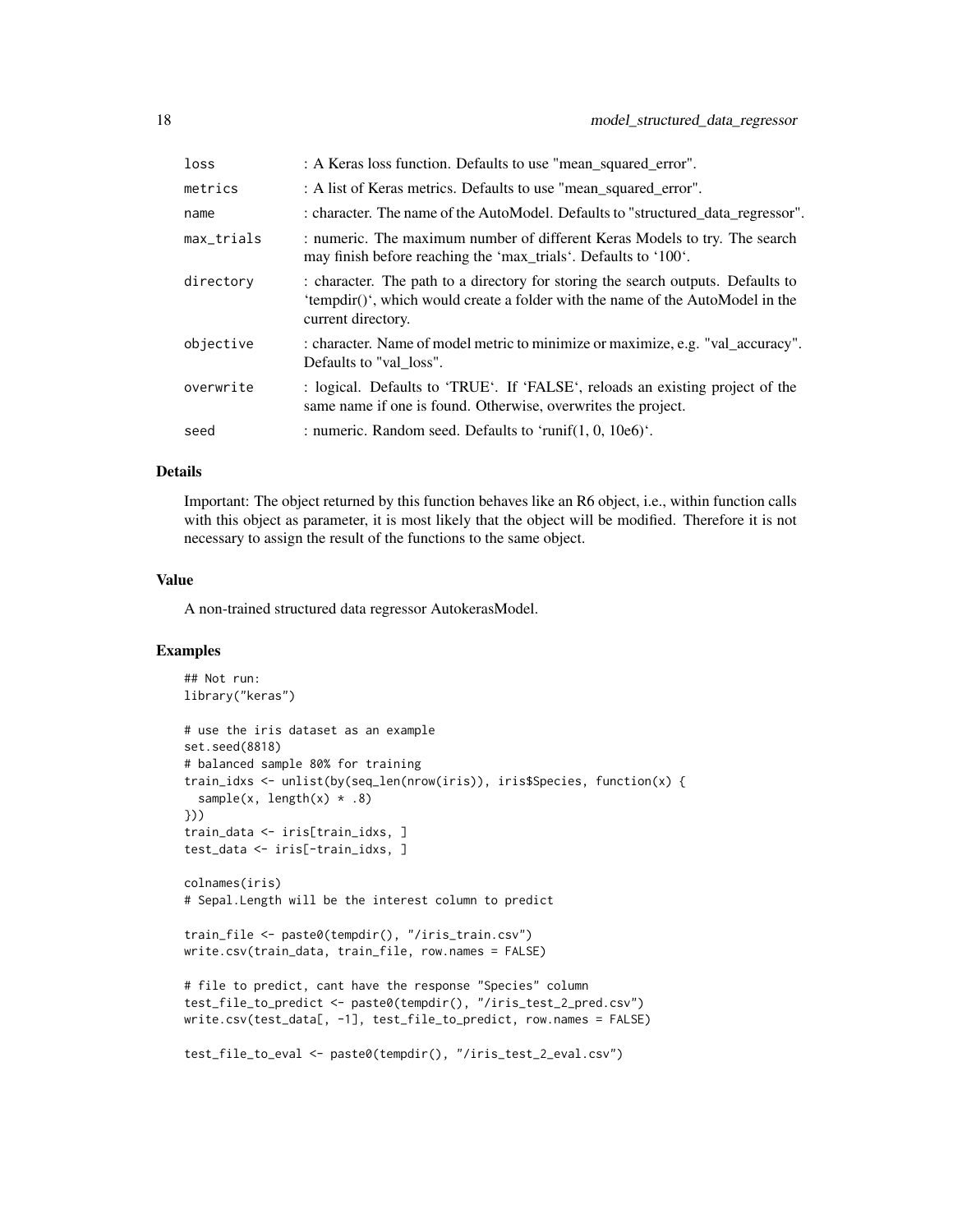```
write.csv(test_data, test_file_to_eval, row.names = FALSE)
library("autokeras")
# Initialize the structured data regressor
reg <- model_structured_data_regressor(max_trials = 10) %>% # It tries 10 different models
 fit(train_file, "Sepal.Length") # Feed the structured data regressor with training data
# If you want to use own valitadion data do:
reg <- model_structured_data_regressor(max_trials = 10) %>%
 fit(
    train_file,
    "Sepal.Length",
    validation_data = list(test_file_to_eval, "Sepal.Length")
 )
# Predict with the best model
(predicted_y <- reg %>% predict(test_file_to_predict))
# Evaluate the best model with testing data
reg %>% evaluate(test_file_to_eval, "Sepal.Length")
# Get the best trained Keras model, to work with the keras R library
export_model(reg)
## End(Not run)
```
model\_text\_classifier *AutoKeras Text Classifier Model*

#### **Description**

AutoKeras text classification class. To 'fit', 'evaluate' or 'predict', format inputs as:

- x : array. The input data should be array. The data should be one dimensional. Each element in the data should be a string which is a full sentence.
- y : array. It can be raw labels, one-hot encoded if more than two classes, or binary encoded for binary classification.

#### Usage

```
model_text_classifier(
 num_classes = NULL,
 multi\_label = FALSE,
 loss = NULL,
 metrics = NULL,
 name = "text_classifier",
```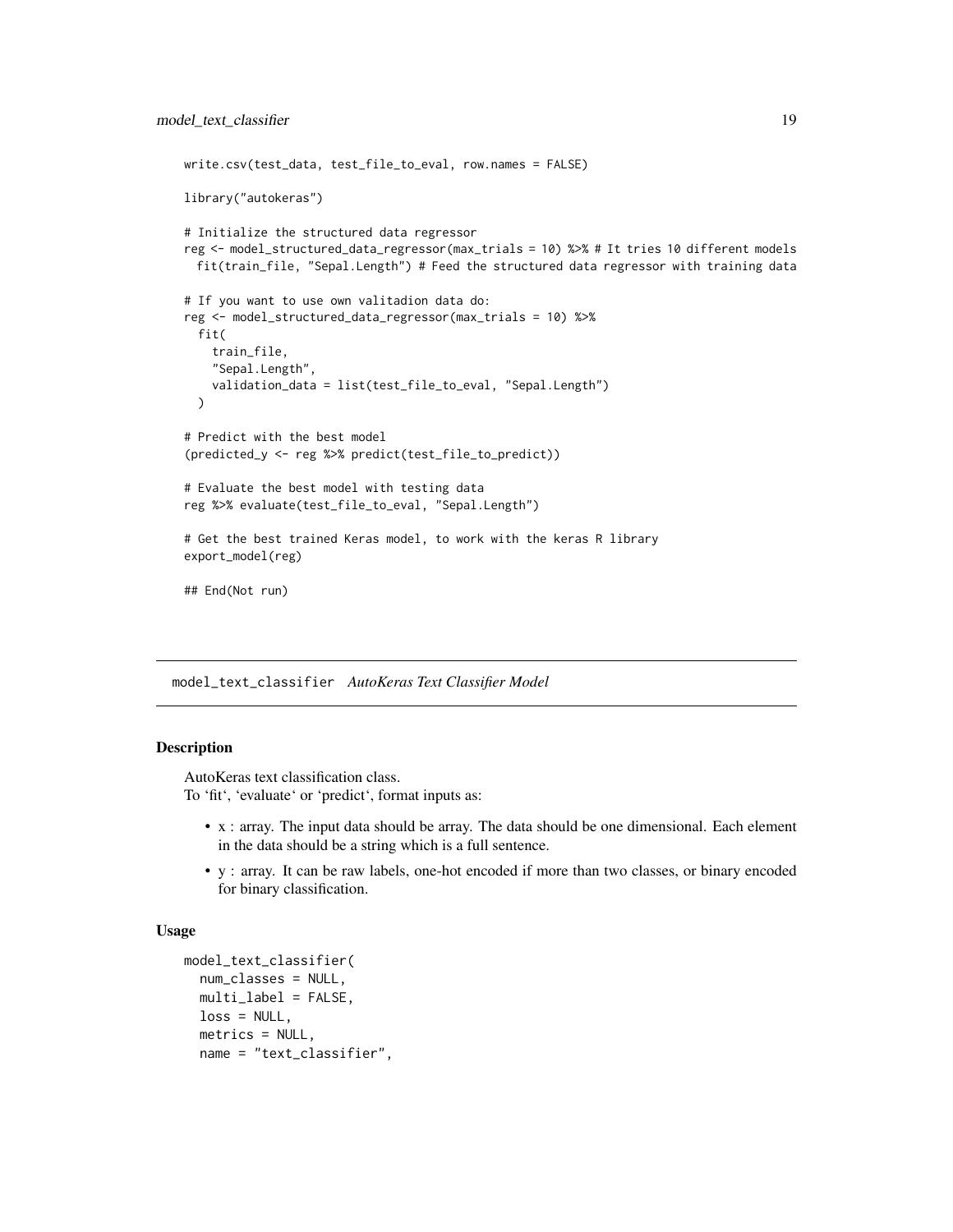```
max_trials = 100,
 directory = tempdir(),
 objective = "val_loss",
 overwrite = TRUE,
 seed = runif(1, 0, 1e+07))
```
# Arguments

| num_classes | : numeric. Defaults to 'NULL'. If 'NULL', it will infer from the data.                                                                                                                   |
|-------------|------------------------------------------------------------------------------------------------------------------------------------------------------------------------------------------|
| multi_label | : logical. Defaults to 'FALSE'.                                                                                                                                                          |
| loss        | : A Keras loss function. Defaults to use "binary_crossentropy" or "categori-<br>cal crossentropy" based on the number of classes.                                                        |
| metrics     | : A list of Keras metrics. Defaults to use "accuracy".                                                                                                                                   |
| name        | : character. The name of the AutoModel. Defaults to "text_classifier".                                                                                                                   |
| max_trials  | : numeric. The maximum number of different Keras Models to try. The search<br>may finish before reaching the 'max_trials'. Defaults to '100'.                                            |
| directory   | : character. The path to a directory for storing the search outputs. Defaults to<br>'tempdir()', which would create a folder with the name of the AutoModel in the<br>current directory. |
| objective   | : character. Name of model metric to minimize or maximize, e.g. "val_accuracy".<br>Defaults to "val loss".                                                                               |
| overwrite   | : logical. Defaults to 'TRUE'. If 'FALSE', reloads an existing project of the<br>same name if one is found. Otherwise, overwrites the project.                                           |
| seed        | : numeric. Random seed. Defaults to 'runif(1, 0, $10e6$ )'.                                                                                                                              |

#### Details

Important: The object returned by this function behaves like an R6 object, i.e., within function calls with this object as parameter, it is most likely that the object will be modified. Therefore it is not necessary to assign the result of the functions to the same object.

#### Value

A non-trained text classifier AutokerasModel.

# Examples

```
## Not run:
library("keras")
# Get IMDb dataset
imdb <- dataset_imdb(num_words = 1000)
c(x_train, y_train) %<-% imdb$train
c(x_test, y_test) %<-% imdb$test
```
# AutoKeras procceses each text data point as a character vector,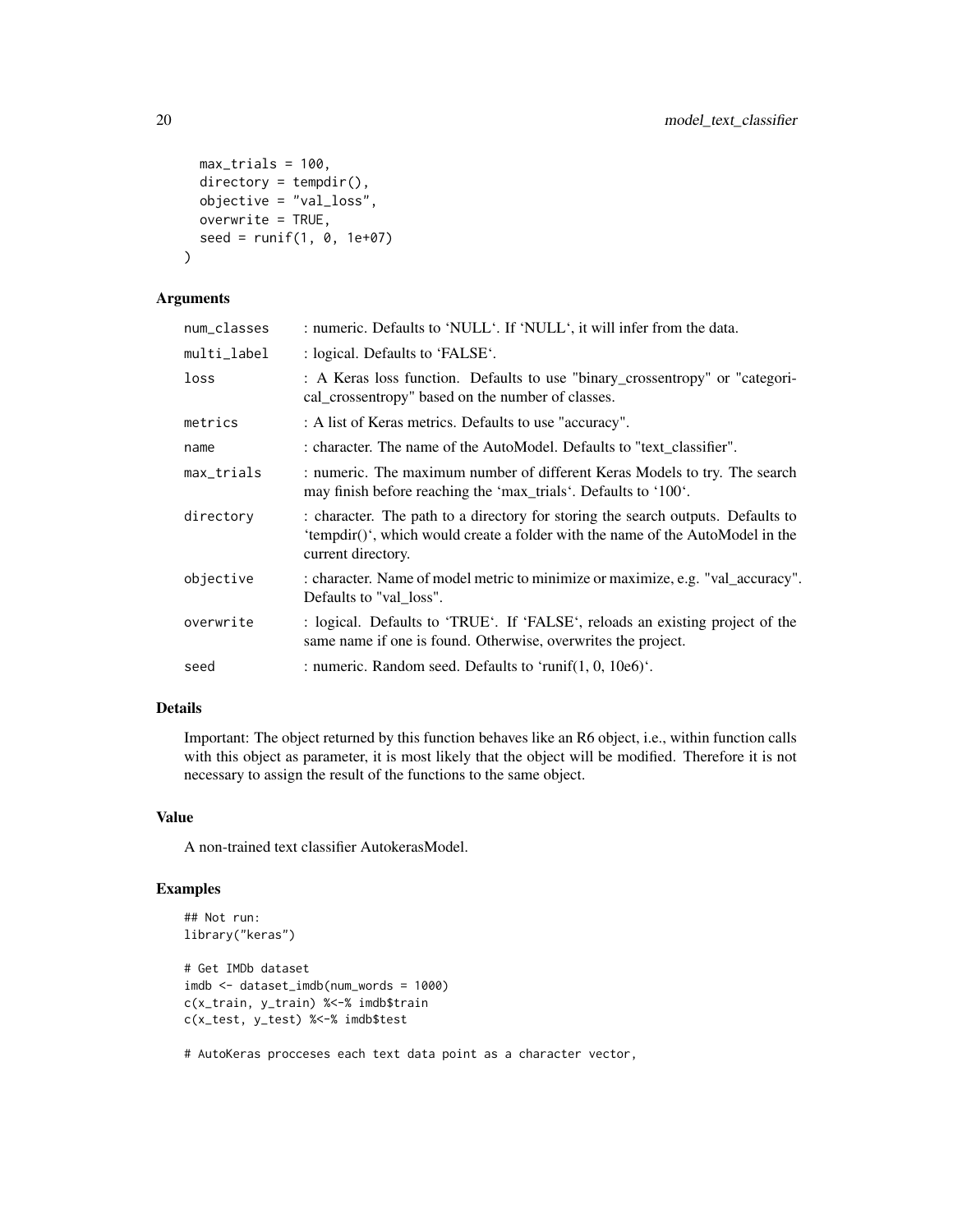```
# i.e., x_train[[1]] "<START> this film was just brilliant casting..",
# so we need to transform the dataset.
word_index <- dataset_imdb_word_index()
word_index <- c(
  "<PAD>", "<START>", "<UNK>", "<UNUSED>",
  names(word_index)[order(unlist(word_index))]
\lambdax_train <- lapply(x_train, function(x) {
  paste(word_index[x + 1], collapse = "")})
x_test <- lapply(x_test, function(x) {
  paste(word_index[x + 1], collapse = "")})
x_train <- array(unlist(x_train))
x_test <- array(unlist(x_test))
y_train <- matrix(y_train, ncol = 1)
y_test <- matrix(y_test, ncol = 1)
library("autokeras")
# Initialize the text classifier
clf <- model_text_classifier(max_trials = 10) %>% # It tries 10 different models
  fit(x_train, y_train) # Feed the text classifier with training data
# If you want to use own valitadion data do:
clf <- model_text_classifier(max_trials = 10) %>%
  fit(
   x_train,
   y_train,
    validation_data = list(x_test, y_test)
  )
# Predict with the best model
(predicted_y <- clf %>% predict(x_test))
# Evaluate the best model with testing data
clf %>% evaluate(x_test, y_test)
# Get the best trained Keras model, to work with the keras R library
export_model(clf)
## End(Not run)
```
model\_text\_regressor *AutoKeras Text Regressor Model*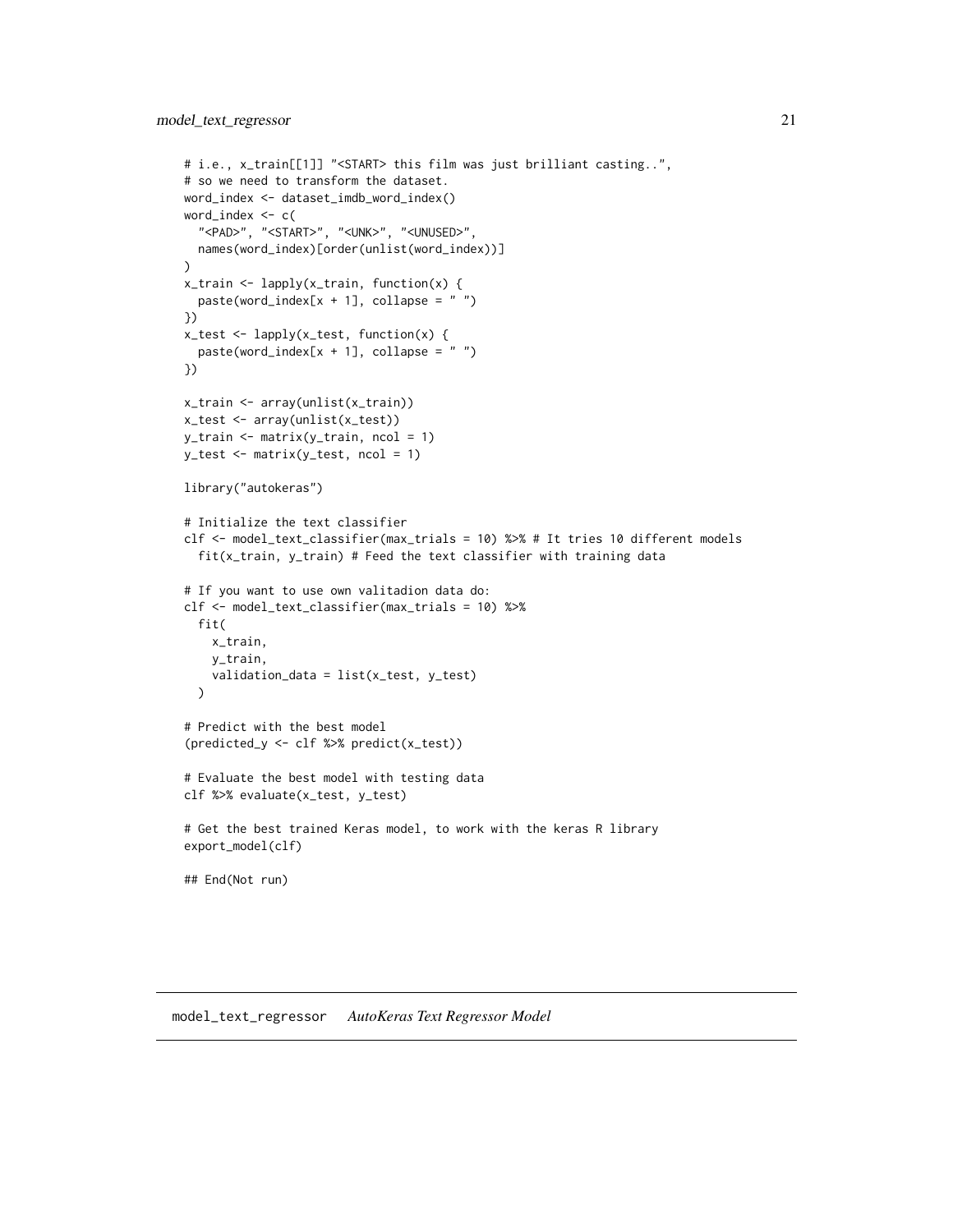#### Description

AutoKeras text regression class.

To 'fit', 'evaluate' or 'predict', format inputs as:

- x : array. The input data should be array. The data should be one dimensional. Each element in the data should be a string which is a full sentence.
- y : array. The targets passing to the head would have to be array or data.frame. It can be single-column or multi-column. The values should all be numerical.

#### Usage

```
model_text_regressor(
  output_dim = NULL,
  loss = "mean_squared_error",
  metrics = NULL,
  name = "text_regressor",
  max_trials = 100,
  directory = tempdir(),objective = "val_loss",
  overwrite = TRUE,
  seed = runif(1, 0, 1e+07))
```
#### Arguments

| output_dim | : numeric. The number of output dimensions. Defaults to 'NULL'. If 'NULL',<br>it will infer from the data.                                                                               |  |
|------------|------------------------------------------------------------------------------------------------------------------------------------------------------------------------------------------|--|
| loss       | : A Keras loss function. Defaults to use "mean_squared_error".                                                                                                                           |  |
| metrics    | : A list of Keras metrics. Defaults to use "mean_squared_error".                                                                                                                         |  |
| name       | : character. The name of the AutoModel. Defaults to "text regressor".                                                                                                                    |  |
| max_trials | : numeric. The maximum number of different Keras Models to try. The search<br>may finish before reaching the 'max_trials'. Defaults to '100'.                                            |  |
| directory  | : character. The path to a directory for storing the search outputs. Defaults to<br>'tempdir()', which would create a folder with the name of the AutoModel in the<br>current directory. |  |
| objective  | : character. Name of model metric to minimize or maximize, e.g. "val_accuracy".<br>Defaults to "val loss".                                                                               |  |
| overwrite  | : logical. Defaults to 'TRUE'. If 'FALSE', reloads an existing project of the<br>same name if one is found. Otherwise, overwrites the project.                                           |  |
| seed       | : numeric. Random seed. Defaults to 'runif(1, 0, $10e6$ )'.                                                                                                                              |  |

# Details

Important: The object returned by this function behaves like an R6 object, i.e., within function calls with this object as parameter, it is most likely that the object will be modified. Therefore it is not necessary to assign the result of the functions to the same object.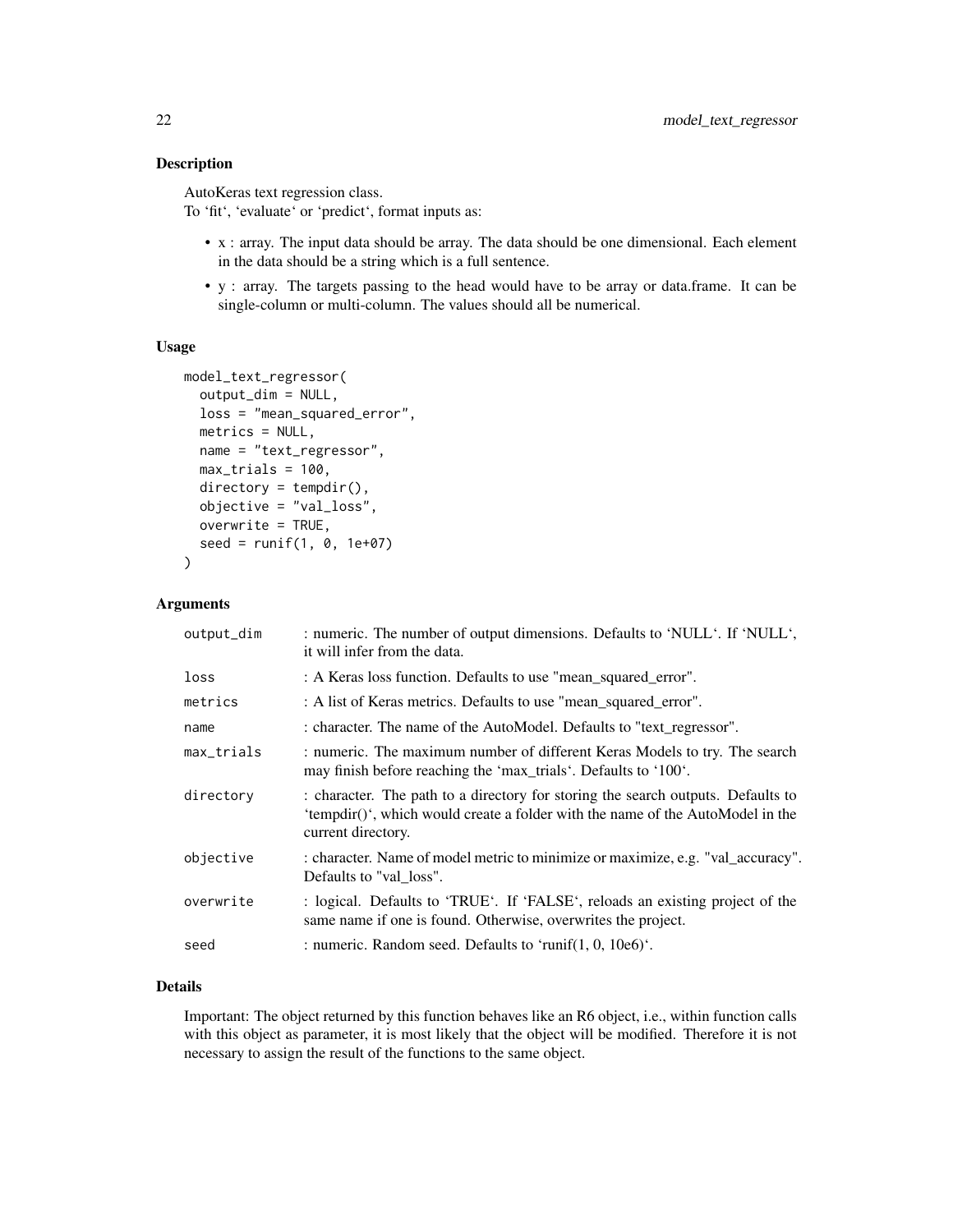```
model_text_regressor 23
```
# Value

A non-trained text regressor AutokerasModel.

# Examples

```
## Not run:
library("keras")
# Get IMDb dataset
imdb <- dataset_imdb(num_words = 1000)
c(x_train, y_train) %<-% imdb$train
c(x_test, y_test) %<-% imdb$test
# AutoKeras procceses each text data point as a character vector,
# i.e., x_train[[1]] "<START> this film was just brilliant casting..",
# so we need to transform the dataset.
word_index <- dataset_imdb_word_index()
word_index <- c(
  "<PAD>", "<START>", "<UNK>", "<UNUSED>",
  names(word_index)[order(unlist(word_index))]
)
x_train <- lapply(x_train, function(x) {
  paste(word_index[x + 1], collapse = "")})
x_test <- lapply(x_test, function(x) {
  paste(word_index[x + 1], collapse = "")})
x_train <- array(unlist(x_train))
x_test <- array(unlist(x_test))
y_train <- matrix(y_train, ncol = 1)
y_t st \leq matrix(y_test, ncol = 1)
library("autokeras")
# Initialize the text regressor
reg <- model_text_regressor(max_trials = 10) %>% # It tries 10 different models
  fit(x_train, y_train) # Feed the text regressor with training data
# If you want to use own valitadion data do:
reg <- model_text_regressor(max_trials = 10) %>%
  fit(
    x_train,
    y_train,
    validation_data = list(x_test, y_test)
  \lambda# Predict with the best model
(predicted_y <- reg %>% predict(x_test))
# Evaluate the best model with testing data
reg %>% evaluate(x_test, y_test)
```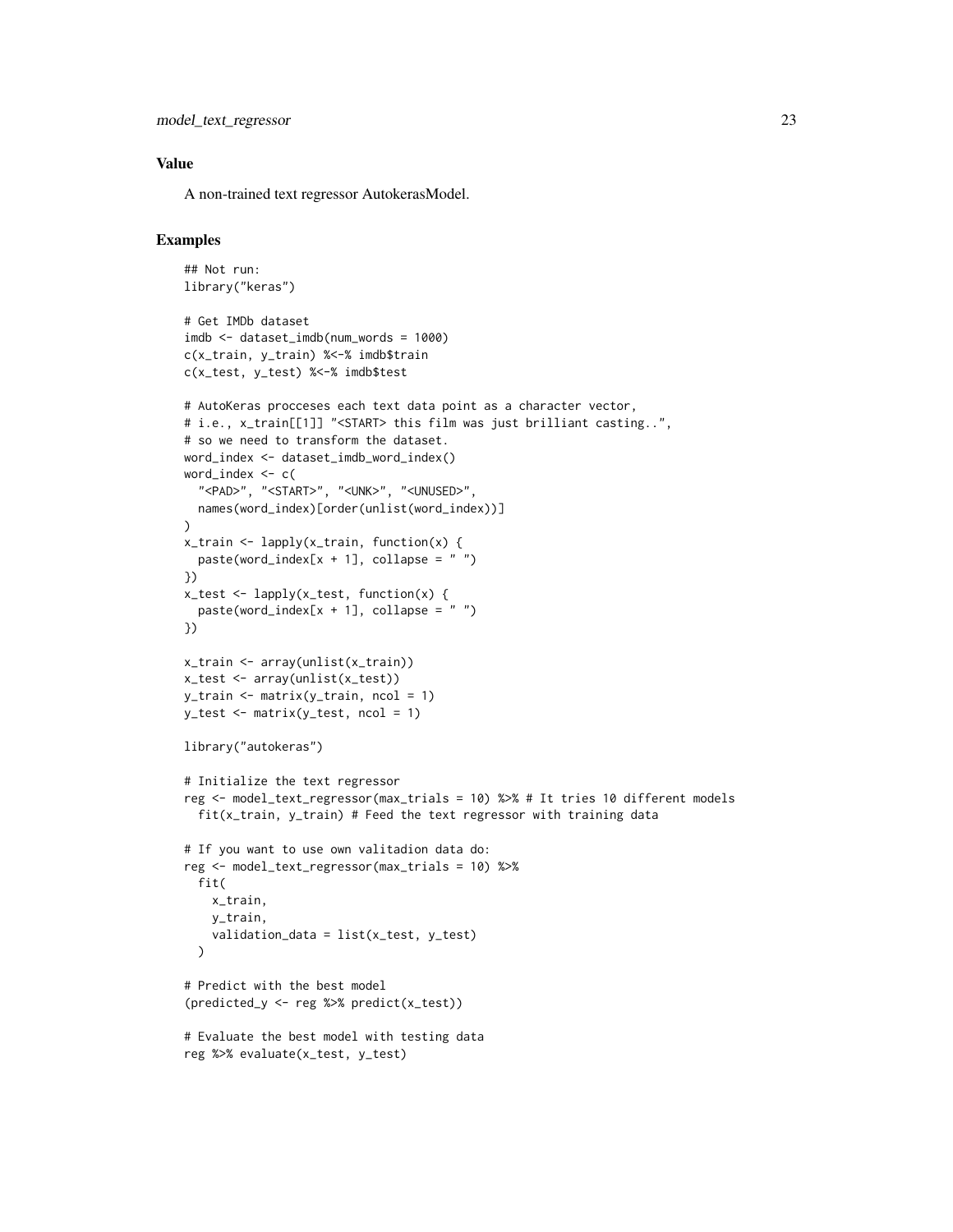# Get the best trained Keras model, to work with the keras R library export\_model(reg)

## End(Not run)

predict *Model Predictions*

#### Description

Predict the output for a given testing data.

#### Usage

```
## S3 method for class 'AutokerasModel'
predict(object, x, batch_size = 32, ...)
```
#### Arguments

| object     | : A trained AutokerasModel instance.                                                                                                            |  |
|------------|-------------------------------------------------------------------------------------------------------------------------------------------------|--|
| x          | : Any allowed types according to the input node. Testing data. Check corre-<br>sponding Autokeras Model help to note how it should be provided. |  |
| batch size | : numeric. Defaults to '32'.                                                                                                                    |  |
| $\cdots$   | : Unused.                                                                                                                                       |  |

# Value

A one-column matrix with the predicted values as rows.

# Examples

```
## Not run:
library("keras")
# use the MNIST dataset as an example
mnist <- dataset_mnist()
c(x_train, y_train) %<-% mnist$train
c(x_test, y_test) %<-% mnist$test
library("autokeras")
# Initialize the image classifier
clf <- model_image_classifier(max_trials = 10) %>% # It tries 10 different models
  fit(x_train, y_train) # Feed the image classifier with training data
```
# Predict with the best model

<span id="page-23-0"></span>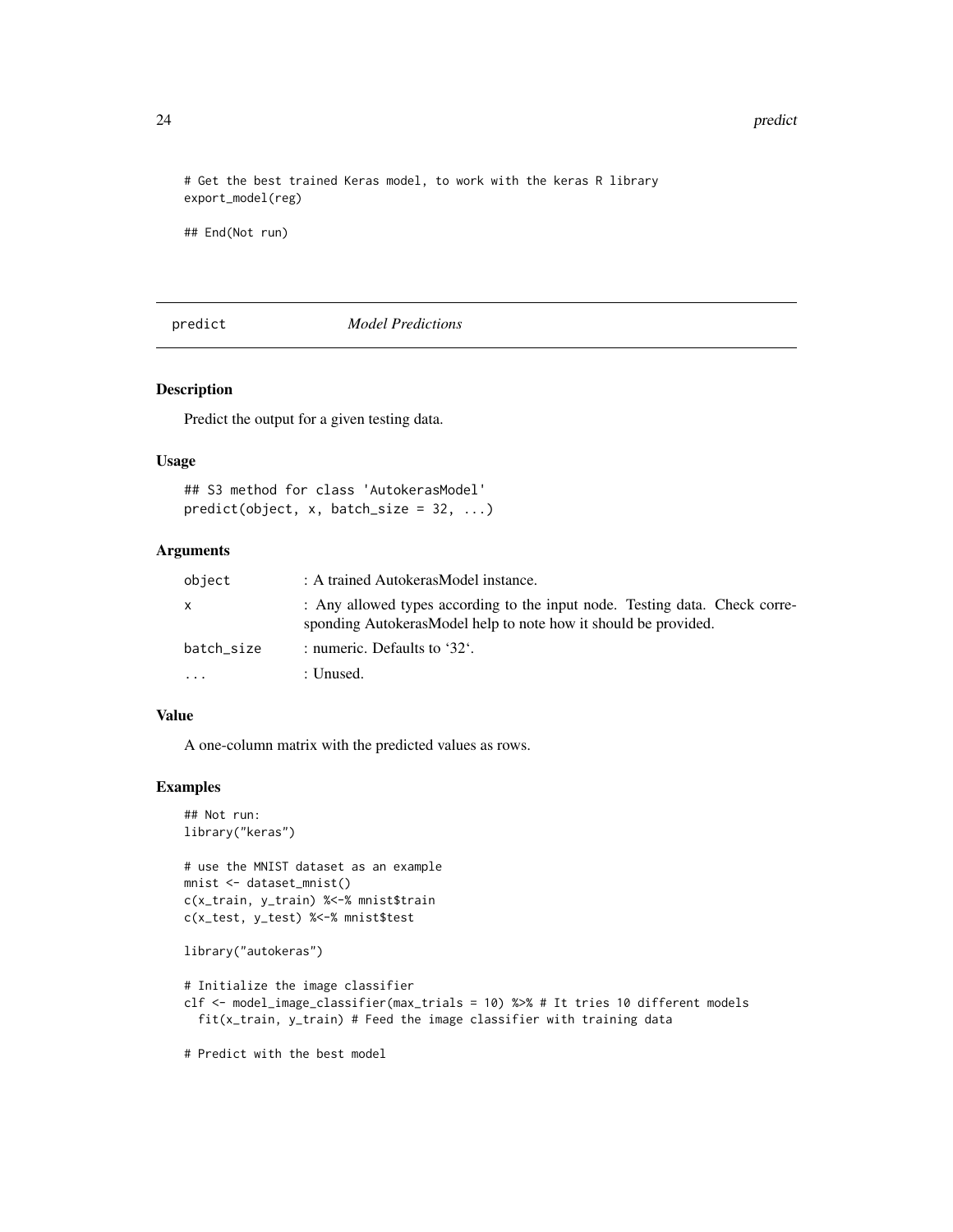# <span id="page-24-0"></span>save\_model 25

```
(predicted_y <- clf %>% predict(x_test))
# Evaluate the best model with testing data
clf %>% evaluate(x_test, y_test)
# Get the best trained Keras model, to work with the keras R library
export_model(clf)
## End(Not run)
```
save\_model *Save Model*

#### Description

Save the AutoKeras Model.

Make sure that 'directory' and 'name' values are set when creating the model, and that the 'directory' is not a temporary folder.

#### Usage

save\_model(autokeras\_model, filename)

#### Arguments

autokeras\_model

|  | : A trained AutokerasModel instance. |  |
|--|--------------------------------------|--|
|  |                                      |  |

filename : A character string naming a file to save the model.

# Value

None

# Examples

```
## Not run:
library("keras")
```
# use the MNIST dataset as an example mnist <- dataset\_mnist() c(x\_train, y\_train) %<-% mnist\$train c(x\_test, y\_test) %<-% mnist\$test

library("autokeras")

# Initialize the image classifier clf <- model\_image\_classifier( directory =  $".".$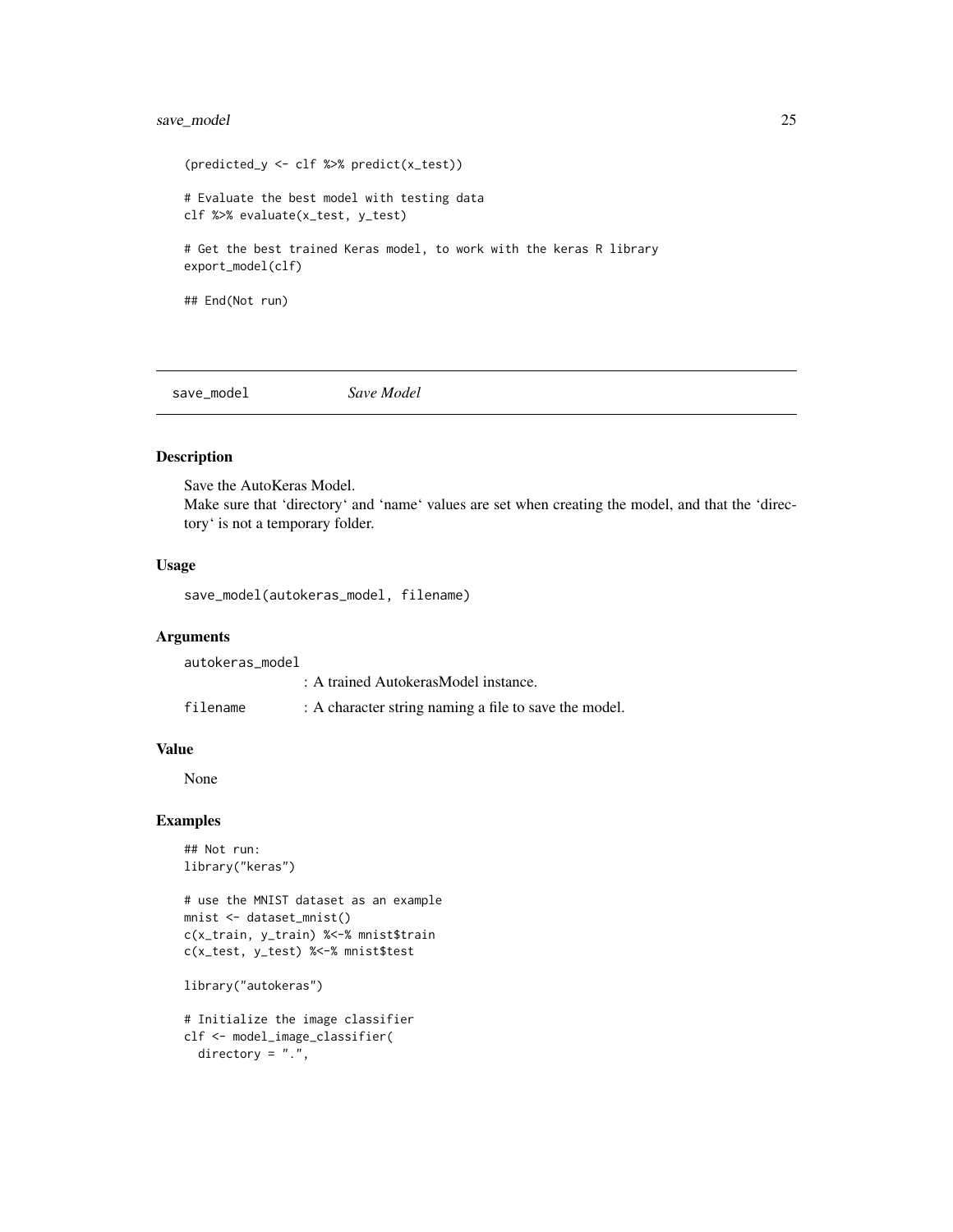# 26 save\_model

```
name = "autokeras_mnist",
 max_trials = 10
) %>% # It tries 10 different models
  fit(x_train, y_train) # Feed the image classifier with training data
# Predict with the best model
(predicted_y <- clf %>% predict(x_test))
# Evaluate the best model with testing data
clf %>% evaluate(x_test, y_test)
# Get the best trained Keras model, to work with the keras R library
export_model(clf)
# Save the AutoKeras model.
# Make sure that `directory` and `name` were set when creating the model.
save_model(clf, "my_model.pkl")
# And load it again
new_clf <- load_model("my_model.pkl")
## End(Not run)
```